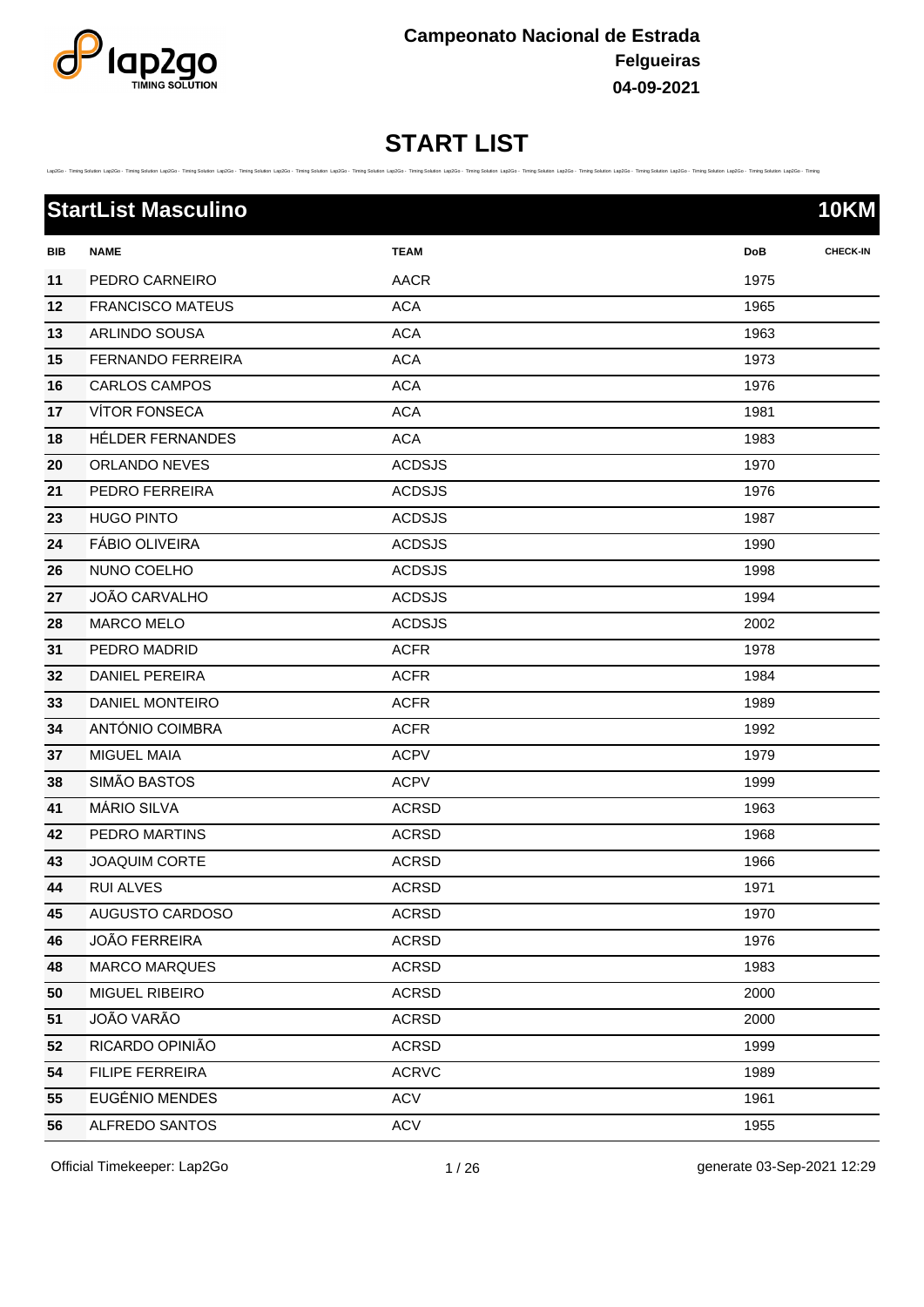

| BIB | <b>NAME</b>                 | Lap2Go - Timing Solution Lap2Go - Timing Solution Lap2Go - Timing Solution Lap2Go - Timing Solution Lap2Go - Timing Solution Lap2Go - Timing Solution Lap2Go - Timing Solution Lap2Go - Timing Solution Lap2Go - Timing Soluti<br><b>TEAM</b> | <b>DoB</b> | <b>CHECK-IN</b> |
|-----|-----------------------------|-----------------------------------------------------------------------------------------------------------------------------------------------------------------------------------------------------------------------------------------------|------------|-----------------|
| 57  | <b>LEANDRO SANTOS</b>       | <b>ACV</b>                                                                                                                                                                                                                                    | 1957       |                 |
| 58  | <b>VÍTOR LOPES</b>          | <b>ACV</b>                                                                                                                                                                                                                                    | 1967       |                 |
| 59  | PEDRO FERREIRA              | <b>ACV</b>                                                                                                                                                                                                                                    | 1974       |                 |
| 60  | <b>JOSÉ SANTOS</b>          | <b>ACV</b>                                                                                                                                                                                                                                    | 1972       |                 |
| 62  | MIGUEL GONÇALVES            | <b>ACV</b>                                                                                                                                                                                                                                    | 1978       |                 |
| 63  | LICÍNIO CARREIRA            | <b>ACV</b>                                                                                                                                                                                                                                    | 1973       |                 |
| 65  | PATRÍCIO CASTRO             | <b>ACVSM</b>                                                                                                                                                                                                                                  | 1976       |                 |
| 66  | ROBERTO MACHADO             | <b>ACVSM</b>                                                                                                                                                                                                                                  | 1984       |                 |
| 67  | RUI CARNEIRO                | <b>ACVSM</b>                                                                                                                                                                                                                                  | 1992       |                 |
| 68  | RUI ARAÚJO                  | <b>ACVSM</b>                                                                                                                                                                                                                                  | 2001       |                 |
| 69  | <b>BRUNO TEIXEIRA</b>       | <b>ADAM</b>                                                                                                                                                                                                                                   | 1979       |                 |
| 71  | <b>ARMINDO RODRIGUES</b>    | <b>ADCCJC</b>                                                                                                                                                                                                                                 | 1971       |                 |
| 73  | <b>RUI MARTINS</b>          | <b>ADCCJC</b>                                                                                                                                                                                                                                 | 1973       |                 |
| 74  | CARLOS SOUSA                | <b>ADCCJC</b>                                                                                                                                                                                                                                 | 1982       |                 |
| 75  | <b>NUNO SOUSA</b>           | <b>ADCCJC</b>                                                                                                                                                                                                                                 | 1985       |                 |
| 76  | SAMUEL SILVA                | <b>ADCCJC</b>                                                                                                                                                                                                                                 | 2000       |                 |
| 77  | RAFAEL PEREIRA              | ADEPE                                                                                                                                                                                                                                         | 1992       |                 |
| 78  | <b>MANUEL COSTA</b>         | ADL-P                                                                                                                                                                                                                                         | 1963       |                 |
| 79  | <b>JOSÉ FERREIRA</b>        | ADL-P                                                                                                                                                                                                                                         | 1962       |                 |
| 80  | TELMO CARDOSO               | ADL-P                                                                                                                                                                                                                                         | 1975       |                 |
| 81  | MIGUEL COELHO               | ADL-P                                                                                                                                                                                                                                         | 1995       |                 |
| 84  | ÁLVARO SOUSA                | <b>ADOSA</b>                                                                                                                                                                                                                                  | 1969       |                 |
| 85  | <b>FERNANDO SANTOS</b>      | <b>AFIS</b>                                                                                                                                                                                                                                   | 1943       |                 |
| 86  | FERNANDO FIGUEIREDO         | AFR&F                                                                                                                                                                                                                                         | 1964       |                 |
| 87  | MANUEL FIGUEIREDO           | AFR&F                                                                                                                                                                                                                                         | 1965       |                 |
| 88  | DAVIDE FIGUEIREDO           | AFR&F                                                                                                                                                                                                                                         | 1971       |                 |
| 89  | MIGUEL FIGUEIREDO           | AFR&F                                                                                                                                                                                                                                         | 1973       |                 |
| 90  | <b>AGOSTINHO FIGUEIREDO</b> | AFR&F                                                                                                                                                                                                                                         | 1979       |                 |
| 91  | <b>MARCO SANTOS</b>         | AFR&F                                                                                                                                                                                                                                         | 1988       |                 |
| 92  | <b>JOÃO FIGUEIREDO</b>      | AFR&F                                                                                                                                                                                                                                         | 1993       |                 |
| 93  | PAULO MATOS                 | AGM                                                                                                                                                                                                                                           | 1970       |                 |
| 94  | ANTÓNIO ARAÚJO              | AGM                                                                                                                                                                                                                                           | 1972       |                 |
| 95  | <b>JOAQUIM FERREIRA</b>     | AGM                                                                                                                                                                                                                                           | 1970       |                 |
| 96  | <b>JOSÉ MARQUES</b>         | AGM                                                                                                                                                                                                                                           | 1978       |                 |
| 97  | <b>MARCO PINTO</b>          | AGM                                                                                                                                                                                                                                           | 1982       |                 |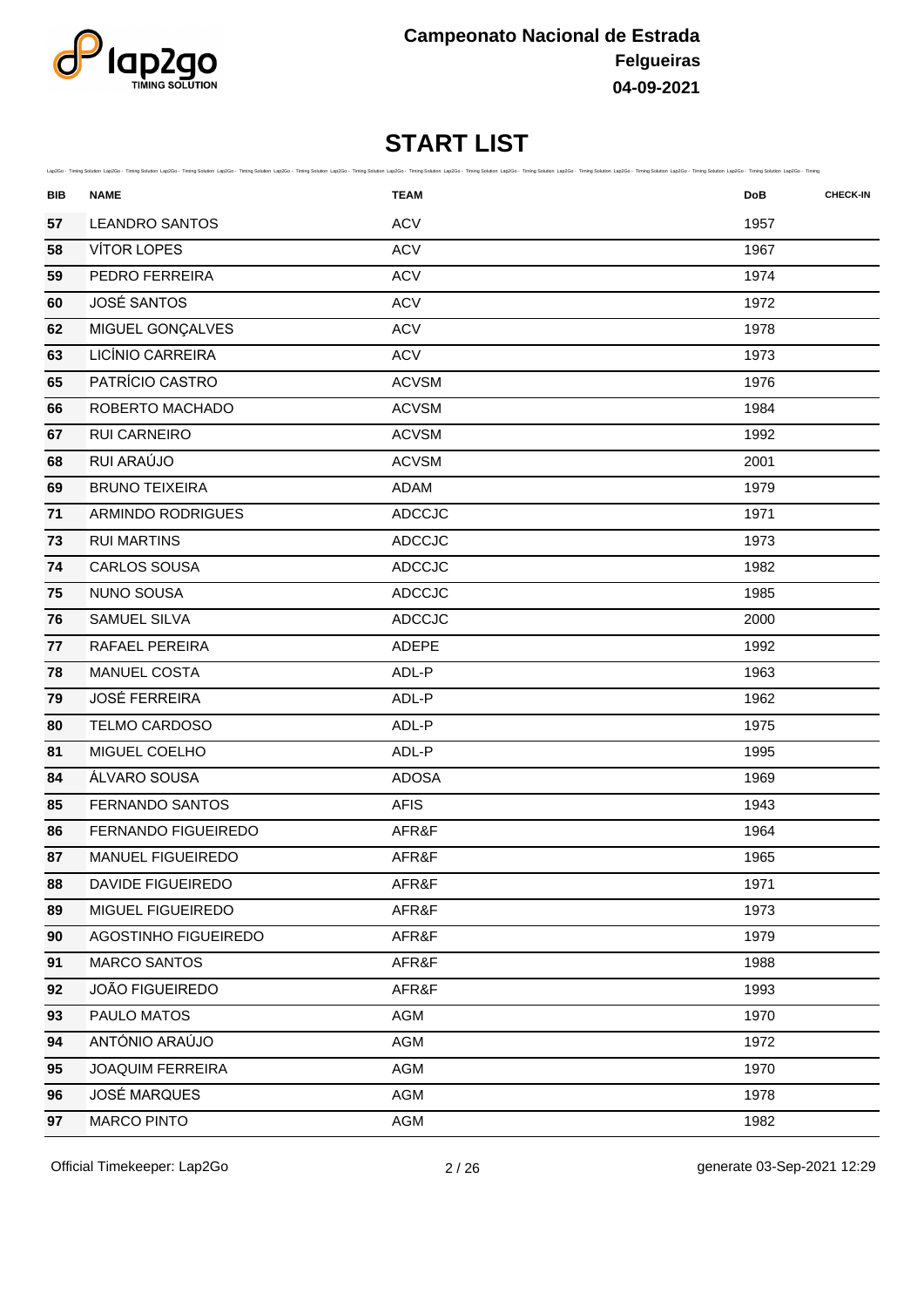

| BIB | <b>NAME</b>               | Lap2Go - Timing Solution Lap2Go - Timing Solution Lap2Go - Timing Solution Lap2Go - Timing Solution Lap2Go - Timing Solution Lap2Go - Timing Solution Lap2Go - Timing Solution Lap2Go - Timing Solution Lap2Go - Timing Soluti<br><b>TEAM</b> | <b>CHECK-IN</b><br><b>DoB</b> |
|-----|---------------------------|-----------------------------------------------------------------------------------------------------------------------------------------------------------------------------------------------------------------------------------------------|-------------------------------|
| 98  | PAULO MORAIS              | <b>AGM</b>                                                                                                                                                                                                                                    | 1982                          |
| 99  | <b>ALEXANDRE MARTINS</b>  | <b>AGM</b>                                                                                                                                                                                                                                    | 1983                          |
| 100 | ERICK ARAÚJO              | AGM                                                                                                                                                                                                                                           | 1996                          |
| 101 | <b>ABULAI DABO</b>        | <b>AJPINA</b>                                                                                                                                                                                                                                 | 2002                          |
| 102 | <b>BRUNO ROLIM</b>        | <b>AJPINA</b>                                                                                                                                                                                                                                 | 1982                          |
| 104 | RICARDO PEREIRA           | <b>AJS</b>                                                                                                                                                                                                                                    | 1990                          |
| 106 | FERNANDO CHAMUSCA         | <b>ANE</b>                                                                                                                                                                                                                                    | 1950                          |
| 108 | <b>JOÃO VEIGA</b>         | ANE                                                                                                                                                                                                                                           | 1959                          |
| 113 | ANTÓNIO MOURO             | <b>ANE</b>                                                                                                                                                                                                                                    | 1976                          |
| 114 | HELDER CARMINÉ            | ANE                                                                                                                                                                                                                                           | 1979                          |
| 115 | <b>MARCO FATELO</b>       | ANE                                                                                                                                                                                                                                           | 1978                          |
| 117 | PEDRO AMIGO               | ANE                                                                                                                                                                                                                                           | 1982                          |
| 118 | FILIPE CORREIA            | ANE                                                                                                                                                                                                                                           | 1983                          |
| 119 | <b>EMANUEL RODRIGUES</b>  | ANE                                                                                                                                                                                                                                           | 1988                          |
| 120 | <b>ALEXANDRE TIAGO</b>    | ANE                                                                                                                                                                                                                                           | 1992                          |
| 121 | <b>CARLOS CARNEIRO</b>    | <b>ARALF</b>                                                                                                                                                                                                                                  | 1969                          |
| 122 | <b>JOÃO VIDEIRA</b>       | <b>ARALF</b>                                                                                                                                                                                                                                  | 1967                          |
| 123 | PAULO NEVES               | <b>ARALF</b>                                                                                                                                                                                                                                  | 1972                          |
| 124 | <b>MARCO VIDEIRA</b>      | <b>ARALF</b>                                                                                                                                                                                                                                  | 1981                          |
| 125 | <b>NELSON VIDEIRA</b>     | <b>ARALF</b>                                                                                                                                                                                                                                  | 1983                          |
| 126 | <b>BRUNO VIDEIRA</b>      | <b>ARALF</b>                                                                                                                                                                                                                                  | 2003                          |
| 127 | ADÉRITO FONTES            | ARC-EAC                                                                                                                                                                                                                                       | 1962                          |
| 128 | VÍTOR GONÇALVES           | ARC-EAC                                                                                                                                                                                                                                       | 1975                          |
| 129 | MÁRCIO PEREIRA            | ARC-EAC                                                                                                                                                                                                                                       | 1979                          |
| 131 | <b>NELSON OLIVEIRA</b>    | ARC-EAC                                                                                                                                                                                                                                       | 1981                          |
| 132 | HERMANO FERREIRA          | ARC-EAC                                                                                                                                                                                                                                       | 1982                          |
| 133 | RICARDO GOMES             | ARC-EAC                                                                                                                                                                                                                                       | 1985                          |
| 134 | RICARDO GASPAR            | ARC-EAC                                                                                                                                                                                                                                       | 1987                          |
| 136 | <b>CARLOS COSTA</b>       | ARC-EAC                                                                                                                                                                                                                                       | 1990                          |
| 138 | <b>CRISTIANO OLIVEIRA</b> | ARC-EAC                                                                                                                                                                                                                                       | 1995                          |
| 140 | <b>JOÃO ALMEIDA</b>       | <b>ATLB</b>                                                                                                                                                                                                                                   | 1967                          |
| 141 | VÍTOR OLIVEIRA            | ATLB                                                                                                                                                                                                                                          | 1966                          |
| 142 | RICARDO SOUSA             | ATLB                                                                                                                                                                                                                                          | 1988                          |
| 143 | MÁRIO GODINHO             | <b>BAC</b>                                                                                                                                                                                                                                    | 1964                          |
| 144 | JOÃO CRUZ                 | <b>BAC</b>                                                                                                                                                                                                                                    | 1985                          |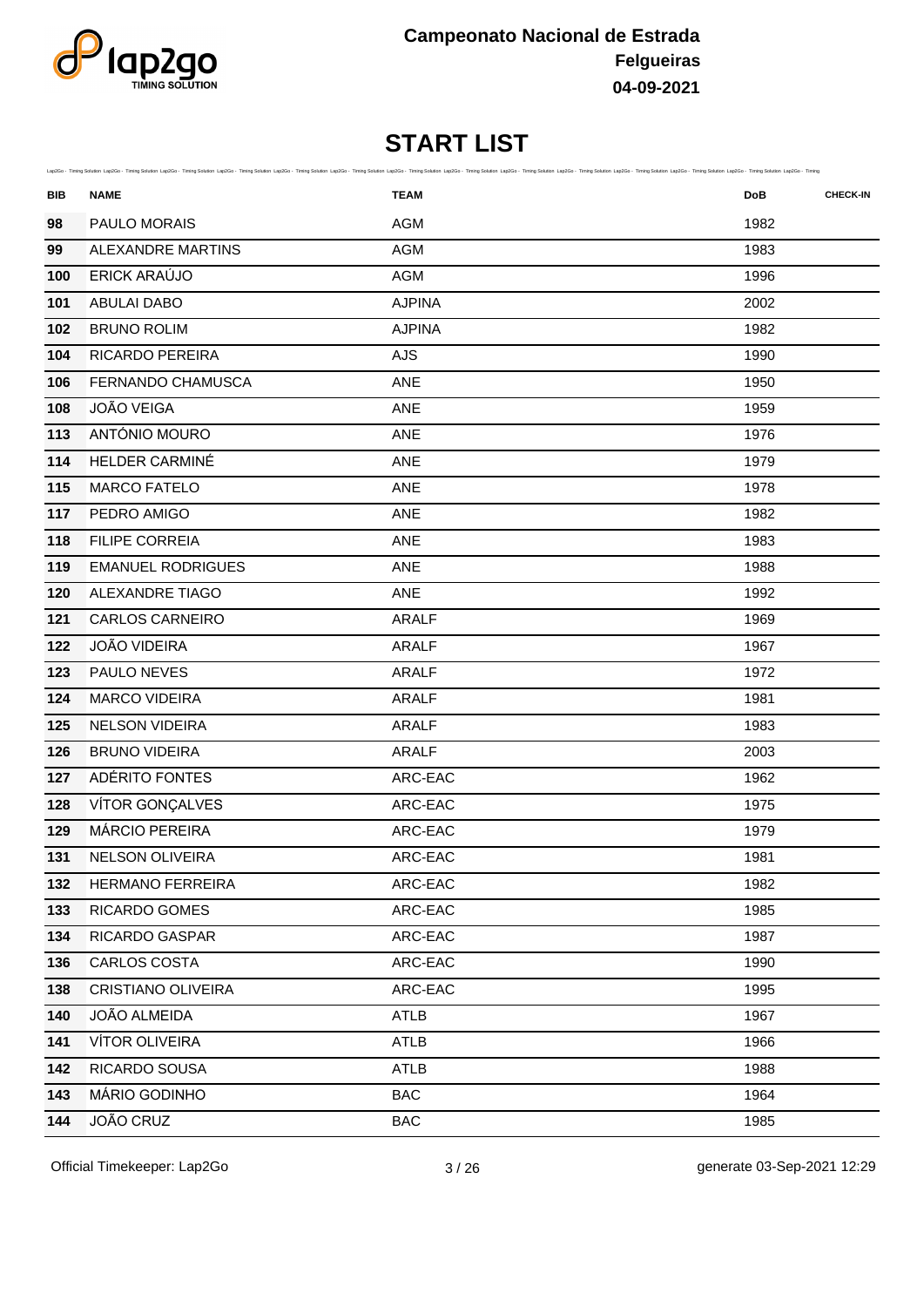

| BIB | Lap2Go - Timing Solution Lap2Go - Timing Solution Lap2Go - Timing Solution Lap2Go - Timing Solution Lap2Go - Timing Solution Lap2Go - Timing Solution Lap2Go - Timing Solution Lap2Go - Timing Solution Lap2Go - Timing Soluti<br><b>NAME</b> | <b>TEAM</b> | <b>CHECK-IN</b><br><b>DoB</b> |
|-----|-----------------------------------------------------------------------------------------------------------------------------------------------------------------------------------------------------------------------------------------------|-------------|-------------------------------|
| 145 | <b>BRUNO PAIXÃO</b>                                                                                                                                                                                                                           | <b>BAC</b>  | 1984                          |
| 146 | <b>CELSO GRACIANO</b>                                                                                                                                                                                                                         | <b>BAC</b>  | 1989                          |
| 147 | <b>VALDO PATO</b>                                                                                                                                                                                                                             | <b>BAC</b>  | 1990                          |
| 148 | ESTÊVÃO JANEIRO                                                                                                                                                                                                                               | <b>BAC</b>  | 1996                          |
| 150 | <b>JOAQUIM SÁ</b>                                                                                                                                                                                                                             | CAAV        | 1948                          |
| 151 | <b>JOSE CORREIA</b>                                                                                                                                                                                                                           | CAAV        | 1968                          |
| 152 | ANDRÉ MARUJO                                                                                                                                                                                                                                  | CAAV        | 2003                          |
| 155 | ANDRÉ ADRIANO                                                                                                                                                                                                                                 | CAO         | 1984                          |
| 156 | <b>RENATO SOUSA</b>                                                                                                                                                                                                                           | CAO         | 1990                          |
| 157 | <b>NUNO SILVA</b>                                                                                                                                                                                                                             | CAOB-A      | 1978                          |
| 158 | <b>MIGUEL BRITO</b>                                                                                                                                                                                                                           | CAOV        | 1970                          |
| 159 | MIGUEL MEIRA                                                                                                                                                                                                                                  | CAOV        | 1979                          |
| 160 | AURÉLIO REBELO                                                                                                                                                                                                                                | CAOV        | 1982                          |
| 161 | RICARDO DIAS                                                                                                                                                                                                                                  | CAOV        | 1984                          |
| 162 | MIGUEL RIBEIRO                                                                                                                                                                                                                                | CAOV        | 1987                          |
| 163 | RICARDO PEDRA                                                                                                                                                                                                                                 | CAOV        | 2002                          |
| 164 | JOÃO MARQUES                                                                                                                                                                                                                                  | CAS         | 1953                          |
| 165 | LUÍS ROSA                                                                                                                                                                                                                                     | CAS         | 1971                          |
| 166 | LUÍS BIDARRA                                                                                                                                                                                                                                  | CAS         | 1971                          |
| 167 | <b>CESÁRIO SIMÕES</b>                                                                                                                                                                                                                         | CAS         | 1969                          |
| 168 | <b>TIAGO CORREIA</b>                                                                                                                                                                                                                          | CAS         | 1986                          |
| 169 | RICARDO FIGUEIREDO                                                                                                                                                                                                                            | CAS         | 1989                          |
| 170 | PAULO MENDES                                                                                                                                                                                                                                  | CAS         | 1992                          |
| 171 | LUÍS MARTINS                                                                                                                                                                                                                                  | CAS         | 1993                          |
| 172 | <b>RUI COELHO</b>                                                                                                                                                                                                                             | CAS         | 1994                          |
| 173 | ALEXANDRE VENÂNCIO                                                                                                                                                                                                                            | CAS         | 1998                          |
| 174 | <b>JOÃO PAIS</b>                                                                                                                                                                                                                              | CAS         | 2002                          |
| 175 | MANUEL OLIVEIRA                                                                                                                                                                                                                               | CASAC       | 1961                          |
| 176 | PEDRO SILVA                                                                                                                                                                                                                                   | CASAC       | 1993                          |
| 177 | PAULO ANTÓNIO                                                                                                                                                                                                                                 | CASJ        | 1967                          |
| 179 | <b>CARLOS ALFAIATE</b>                                                                                                                                                                                                                        | CBA-S       | 1953                          |
| 180 | JOSÉ DURÃO                                                                                                                                                                                                                                    | CBA-S       | 1965                          |
| 181 | ADELINO OLIVEIRA                                                                                                                                                                                                                              | CBA-S       | 1968                          |
| 182 | NUNO MARQUES                                                                                                                                                                                                                                  | CBA-S       | 1955                          |
| 183 | <b>RENATO MARQUES</b>                                                                                                                                                                                                                         | CBA-S       | 1969                          |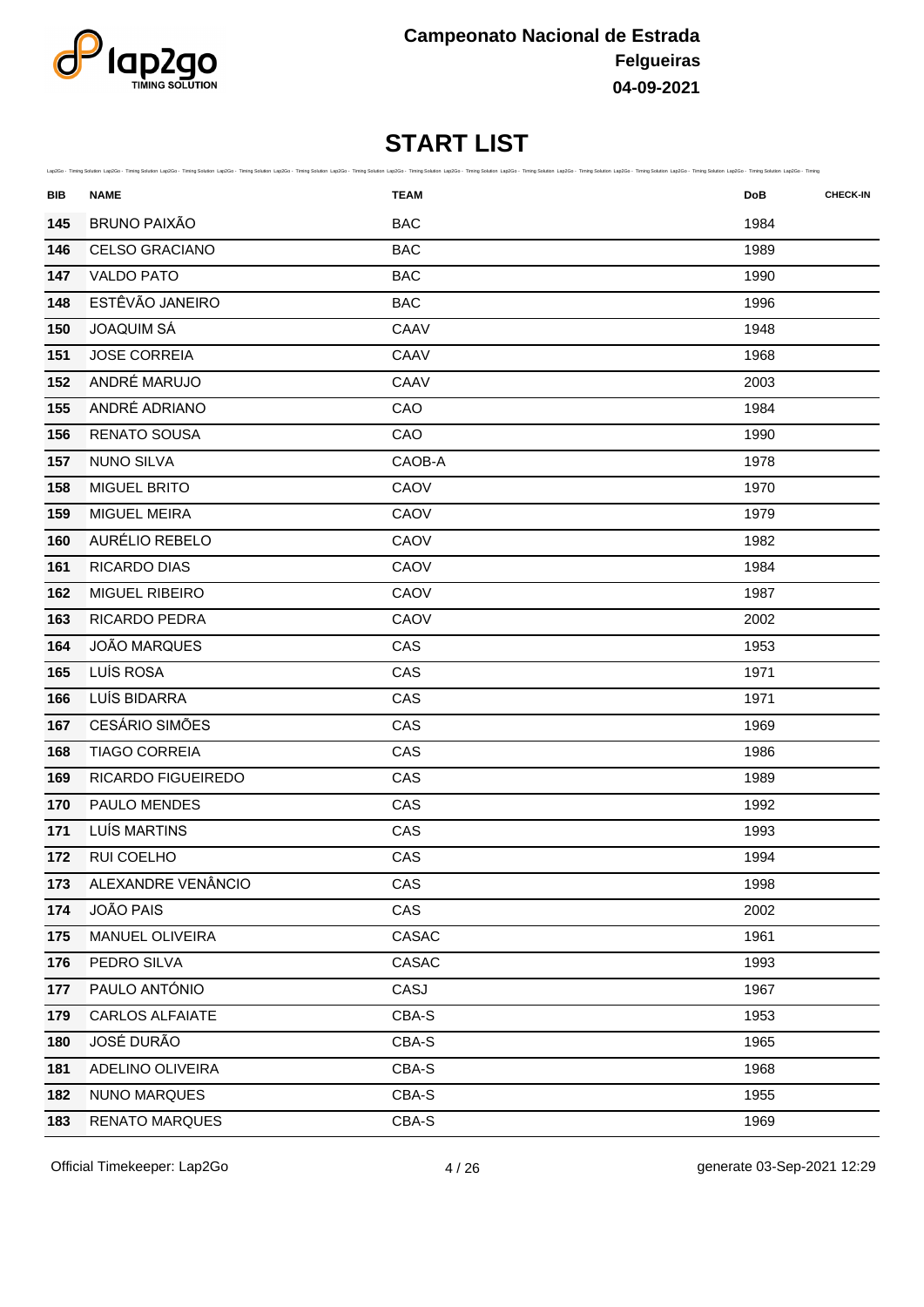

| BIB | Lap2Go - Timing Solution Lap2Go - Timing Solution Lap2Go - Timing Solution Lap2Go - Timing Solution Lap2Go - Timing Solution Lap2Go - Timing Solution Lap2Go - Timing Solution Lap2Go - Timing Solution Lap2Go - Timing Soluti<br><b>NAME</b> | <b>TEAM</b>  | <b>DoB</b> | <b>CHECK-IN</b> |
|-----|-----------------------------------------------------------------------------------------------------------------------------------------------------------------------------------------------------------------------------------------------|--------------|------------|-----------------|
| 184 | <b>JORGE CORREIA</b>                                                                                                                                                                                                                          | CBA-S        | 1970       |                 |
| 186 | PAULO BAPTISTA                                                                                                                                                                                                                                | CBA-S        | 1970       |                 |
| 190 | <b>BELARMINO CATROGA</b>                                                                                                                                                                                                                      | CBA-S        | 1978       |                 |
| 191 | <b>JOSÉ FONTINHA</b>                                                                                                                                                                                                                          | CBA-S        | 1977       |                 |
| 193 | <b>NELSON MARQUES</b>                                                                                                                                                                                                                         | CBA-S        | 1981       |                 |
| 194 | <b>PEDRO MARQUES</b>                                                                                                                                                                                                                          | CBA-S        | 2002       |                 |
| 195 | LUÍS DIAS                                                                                                                                                                                                                                     | CBA-S        | 2001       |                 |
| 196 | SAMUEL LOURENÇO                                                                                                                                                                                                                               | CBA-S        | 1999       |                 |
| 197 | <b>DIOGO SILVA</b>                                                                                                                                                                                                                            | CBA-S        | 2003       |                 |
| 198 | <b>GUILHERME SILVA</b>                                                                                                                                                                                                                        | CBA-S        | 2003       |                 |
| 199 | <b>JÚLIO COUCEIRO</b>                                                                                                                                                                                                                         | CBA-S        | 2003       |                 |
| 200 | <b>TIAGO MARQUES</b>                                                                                                                                                                                                                          | <b>CBRM</b>  | 1977       |                 |
| 201 | JOÃO BAIÔA                                                                                                                                                                                                                                    | <b>CBRM</b>  | 2000       |                 |
| 202 | LUIS REBELO                                                                                                                                                                                                                                   | <b>CBTV</b>  | 1964       |                 |
| 203 | MANUEL ALVES                                                                                                                                                                                                                                  | <b>CCSJM</b> | 1964       |                 |
| 204 | FERNANDO OLIVEIRA                                                                                                                                                                                                                             | <b>CCSJM</b> | 1967       |                 |
| 206 | <b>JOSÉ GOMES</b>                                                                                                                                                                                                                             | CDCNAV       | 1953       |                 |
| 217 | <b>DIOGO SOUSA</b>                                                                                                                                                                                                                            | <b>CDFE</b>  | 2000       |                 |
| 218 | <b>NUNO ALVES</b>                                                                                                                                                                                                                             | <b>CDFE</b>  | 2002       |                 |
| 220 | PAULO SILVA                                                                                                                                                                                                                                   | <b>CDP</b>   | 1971       |                 |
| 221 | <b>VÍTOR RODRIGUES</b>                                                                                                                                                                                                                        | <b>CDP</b>   | 1982       |                 |
| 223 | AMÉRICO MOREIRA                                                                                                                                                                                                                               | <b>CDP</b>   | 1989       |                 |
| 224 | <b>JOAQUIM PEREIRA</b>                                                                                                                                                                                                                        | <b>CDSSC</b> | 1951       |                 |
| 225 | <b>AUGUSTO PEREIRA</b>                                                                                                                                                                                                                        | <b>CDSSC</b> | 1955       |                 |
| 226 | <b>BELMIRO RODRIGUES</b>                                                                                                                                                                                                                      | CDSSC        | 1962       |                 |
| 227 | JOAQUIM LOPES                                                                                                                                                                                                                                 | CDSSC        | 1963       |                 |
| 228 | ABÍLIO COSTA                                                                                                                                                                                                                                  | <b>CDSSC</b> | 1965       |                 |
| 229 | MÁRIO CONTREIRAS                                                                                                                                                                                                                              | <b>CDSSC</b> | 1967       |                 |
| 230 | JOAQUIM FIGUEIREDO                                                                                                                                                                                                                            | <b>CDSSC</b> | 1967       |                 |
| 231 | ANTÓNIO COSTA                                                                                                                                                                                                                                 | <b>CDSSC</b> | 1969       |                 |
| 232 | <b>GIL FERREIRA</b>                                                                                                                                                                                                                           | <b>CDSSC</b> | 1971       |                 |
| 233 | <b>ZEFERINO NETO</b>                                                                                                                                                                                                                          | <b>CDSSC</b> | 1969       |                 |
| 234 | SÍLVIO GUIMARÃES                                                                                                                                                                                                                              | <b>CDSSC</b> | 1973       |                 |
| 235 | <b>JOÃO PEREIRA</b>                                                                                                                                                                                                                           | <b>CDSSC</b> | 1975       |                 |
| 236 | PEDRO MARAVILHAS                                                                                                                                                                                                                              | CDSSC        | 1976       |                 |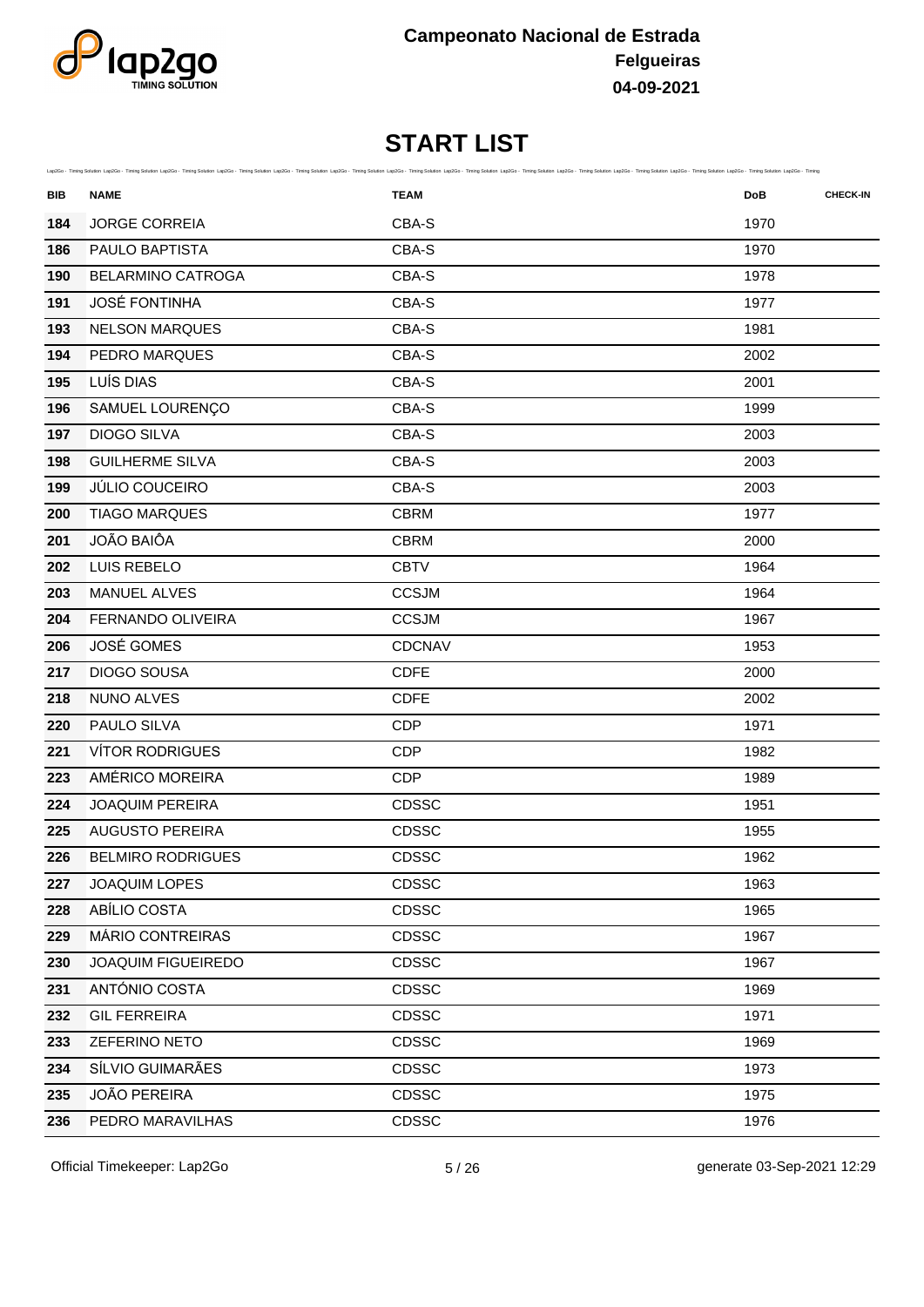

| BIB | <b>NAME</b>               | Lap2Go - Timing Solution Lap2Go - Timing Solution Lap2Go - Timing Solution Lap2Go - Timing Solution Lap2Go - Timing Solution Lap2Go - Timing Solution Lap2Go - Timing Solution Lap2Go - Timing Solution Lap2Go - Timing Soluti<br><b>TEAM</b> | <b>CHECK-IN</b><br><b>DoB</b> |
|-----|---------------------------|-----------------------------------------------------------------------------------------------------------------------------------------------------------------------------------------------------------------------------------------------|-------------------------------|
| 237 | <b>JOSÉ MOREIRA</b>       | CDSSC                                                                                                                                                                                                                                         | 1980                          |
| 239 | NUNO QUEIROZ              | CDSSC                                                                                                                                                                                                                                         | 1977                          |
| 240 | <b>DANIEL PINHEIRO</b>    | <b>CDSSC</b>                                                                                                                                                                                                                                  | 1983                          |
| 243 | <b>CARLOS SILVA</b>       | CDSSC                                                                                                                                                                                                                                         | 1983                          |
| 244 | <b>CARLOS COSTA</b>       | <b>CDSSC</b>                                                                                                                                                                                                                                  | 1986                          |
| 245 | <b>CRISTIANO RIBEIRO</b>  | <b>CDSSC</b>                                                                                                                                                                                                                                  | 1988                          |
| 247 | NUNO COSTA                | CDSSC                                                                                                                                                                                                                                         | 1995                          |
| 249 | ANDRALINO FURTADO         | CDSSC                                                                                                                                                                                                                                         | 1992                          |
| 250 | ADÍVEN LOPES              | <b>CFB</b>                                                                                                                                                                                                                                    | 1996                          |
| 252 | RODOLFO VILELA            | <b>CFB</b>                                                                                                                                                                                                                                    | 1988                          |
| 253 | <b>RUDIMAR MOURA</b>      | <b>CFB</b>                                                                                                                                                                                                                                    | 1976                          |
| 254 | <b>BERNARDINO PEREIRA</b> | <b>CFB</b>                                                                                                                                                                                                                                    | 1936                          |
| 256 | PEDRO AFONSO              | <b>CFB</b>                                                                                                                                                                                                                                    | 1967                          |
| 258 | <b>ISAIAS GOMES</b>       | <b>CFB</b>                                                                                                                                                                                                                                    | 1994                          |
| 259 | JOÃO GOMES                | <b>CFB</b>                                                                                                                                                                                                                                    | 1969                          |
| 261 | <b>CRISTIANO MARQUES</b>  | <b>CFB</b>                                                                                                                                                                                                                                    | 1972                          |
| 262 | <b>GONÇALO FERREIRA</b>   | <b>CFB</b>                                                                                                                                                                                                                                    | 1972                          |
| 263 | LUÍS PALMA                | <b>CFB</b>                                                                                                                                                                                                                                    | 1973                          |
| 264 | <b>NUNO QUEIJA</b>        | <b>CFB</b>                                                                                                                                                                                                                                    | 1972                          |
| 265 | PAULO GARCIA              | <b>CFB</b>                                                                                                                                                                                                                                    | 1972                          |
| 266 | <b>GUSTAVO SANTOS</b>     | <b>CFB</b>                                                                                                                                                                                                                                    | 1972                          |
| 270 | LUÍS BRITO                | <b>CFB</b>                                                                                                                                                                                                                                    | 1975                          |
| 271 | DANIEL CUSTÓDIO           | <b>CFB</b>                                                                                                                                                                                                                                    | 1976                          |
| 272 | PAULO CUSTÓDIO            | <b>CFB</b>                                                                                                                                                                                                                                    | 1976                          |
| 273 | LUÍS MARÇAL               | <b>CFB</b>                                                                                                                                                                                                                                    | 1976                          |
| 274 | RAUL CAETANO              | <b>CFB</b>                                                                                                                                                                                                                                    | 1972                          |
| 275 | ALEXANDRE ALMEIDA         | <b>CFB</b>                                                                                                                                                                                                                                    | 1980                          |
| 276 | <b>JOSE GASPAR</b>        | <b>CFB</b>                                                                                                                                                                                                                                    | 1977                          |
| 278 | <b>GUSTAVO COUTO</b>      | CFB                                                                                                                                                                                                                                           | 1981                          |
| 279 | <b>BRUNO PAIXÃO</b>       | <b>CFB</b>                                                                                                                                                                                                                                    | 1982                          |
| 280 | PEDRO NOGUEIRA            | <b>CFB</b>                                                                                                                                                                                                                                    | 1982                          |
| 281 | NUNO PEREIRA              | <b>CFB</b>                                                                                                                                                                                                                                    | 1986                          |
| 282 | ANDRÉ ALVES               | <b>CFB</b>                                                                                                                                                                                                                                    | 1986                          |
| 284 | ANSELMO MOREIRA           | <b>CFOD</b>                                                                                                                                                                                                                                   | 1954                          |
| 285 | DOMINGOS PINTO            | <b>CFOD</b>                                                                                                                                                                                                                                   | 1959                          |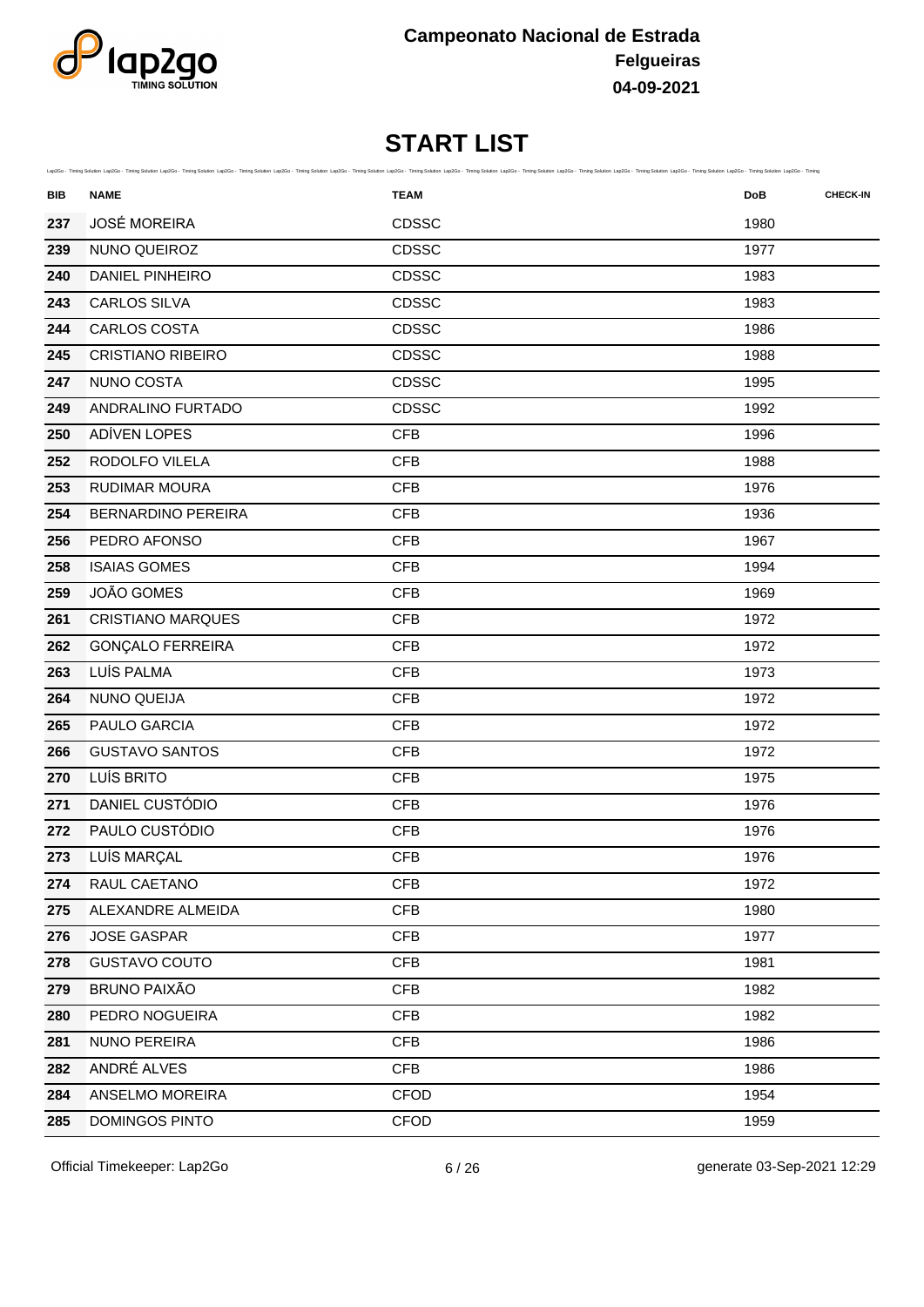

|     |                          | Lap2Go - Timing Solution Lap2Go - Timing Solution Lap2Go - Timing Solution Lap2Go - Timing Solution Lap2Go - Timing Solution Lap2Go - Timing Solution Lap2Go - Timing Solution Lap2Go - Timing Solution Lap2Go - Timing Soluti |                               |
|-----|--------------------------|--------------------------------------------------------------------------------------------------------------------------------------------------------------------------------------------------------------------------------|-------------------------------|
| BIB | <b>NAME</b>              | <b>TEAM</b>                                                                                                                                                                                                                    | <b>CHECK-IN</b><br><b>DoB</b> |
| 286 | ANTÓNIO NASCIMENTO       | <b>CFOD</b>                                                                                                                                                                                                                    | 1963                          |
| 288 | AMÉRICO PEREIRA          | <b>CFOD</b>                                                                                                                                                                                                                    | 1971                          |
| 289 | <b>JORGE LOPES</b>       | <b>CFOD</b>                                                                                                                                                                                                                    | 1977                          |
| 290 | <b>BRUNO SANTIAGO</b>    | <b>CFOD</b>                                                                                                                                                                                                                    | 1983                          |
| 291 | SAMUEL MARQUES           | <b>CFOD</b>                                                                                                                                                                                                                    | 1986                          |
| 293 | AFONSO MACEDO            | <b>CLUVE</b>                                                                                                                                                                                                                   | 1945                          |
| 294 | <b>JOSÉ RIBEIRO</b>      | <b>CLUVE</b>                                                                                                                                                                                                                   | 1951                          |
| 295 | <b>JOÃO PATO</b>         | <b>CLUVE</b>                                                                                                                                                                                                                   | 1988                          |
| 296 | <b>JOÃO PONTES</b>       | <b>CLUVE</b>                                                                                                                                                                                                                   | 1990                          |
| 297 | <b>CARLOS MOREIRA</b>    | <b>CLX</b>                                                                                                                                                                                                                     | 1958                          |
| 298 | <b>FILIPE VITORINO</b>   | <b>CNRM</b>                                                                                                                                                                                                                    | 1998                          |
| 299 | <b>BRUNO BATISTA</b>     | <b>CNRM</b>                                                                                                                                                                                                                    | 1996                          |
| 300 | NUNO CARMO               | <b>CPPEA</b>                                                                                                                                                                                                                   | 1974                          |
| 301 | <b>MARCO GOMES</b>       | <b>CPPEA</b>                                                                                                                                                                                                                   | 1974                          |
| 302 | <b>NELSON CRUZ</b>       | <b>CPPEA</b>                                                                                                                                                                                                                   | 1977                          |
| 303 | <b>VÍTOR VALVERDE</b>    | <b>CPPEA</b>                                                                                                                                                                                                                   | 2002                          |
| 305 | RODOLFO MOREIRA          | <b>CPPEA</b>                                                                                                                                                                                                                   | 2002                          |
| 306 | <b>LEONARDO MOREIRA</b>  | <b>CPPEA</b>                                                                                                                                                                                                                   | 2002                          |
| 308 | <b>MARTIM FERNANDES</b>  | <b>CPPEA</b>                                                                                                                                                                                                                   | 2001                          |
| 310 | RODRIGO GANÂNCIA         | <b>CPPEA</b>                                                                                                                                                                                                                   | 2003                          |
| 311 | <b>JOAQUIM GOMES</b>     | <b>CPRAB</b>                                                                                                                                                                                                                   | 1950                          |
| 312 | PEDRO RODRIGUES          | <b>CPRAB</b>                                                                                                                                                                                                                   | 1967                          |
| 313 | <b>NUNO FERREIRA</b>     | <b>CPRAB</b>                                                                                                                                                                                                                   | 1978                          |
| 314 | ALEXANDRE SOUSA          | <b>CPRAB</b>                                                                                                                                                                                                                   | 1987                          |
| 316 | <b>CASIMIRO GALHARDO</b> | <b>CPTBC</b>                                                                                                                                                                                                                   | 1955                          |
| 317 | <b>JOAQUIM RIBEIRO</b>   | <b>CPTBC</b>                                                                                                                                                                                                                   | 1955                          |
| 318 | <b>JACINTO OLIVEIRA</b>  | <b>CPTBC</b>                                                                                                                                                                                                                   | 1958                          |
| 319 | <b>JOSÉ MONTEIRO</b>     | <b>CPTBC</b>                                                                                                                                                                                                                   | 1957                          |
| 320 | MANUEL DOURADO           | <b>CPTBC</b>                                                                                                                                                                                                                   | 1955                          |
| 321 | <b>BENJAMIM SOARES</b>   | <b>CPTBC</b>                                                                                                                                                                                                                   | 1959                          |
| 322 | EDUARDO SOUSA            | <b>CPTBC</b>                                                                                                                                                                                                                   | 1958                          |
| 323 | ULISSES LOPES            | <b>CPTBC</b>                                                                                                                                                                                                                   | 1964                          |
| 324 | DAVID SOUSA              | <b>CPTBC</b>                                                                                                                                                                                                                   | 1967                          |
| 325 | <b>VÍTOR PEREIRA</b>     | <b>CPTBC</b>                                                                                                                                                                                                                   | 1966                          |
| 326 | PAULO FARIA              | <b>CPTBC</b>                                                                                                                                                                                                                   | 1969                          |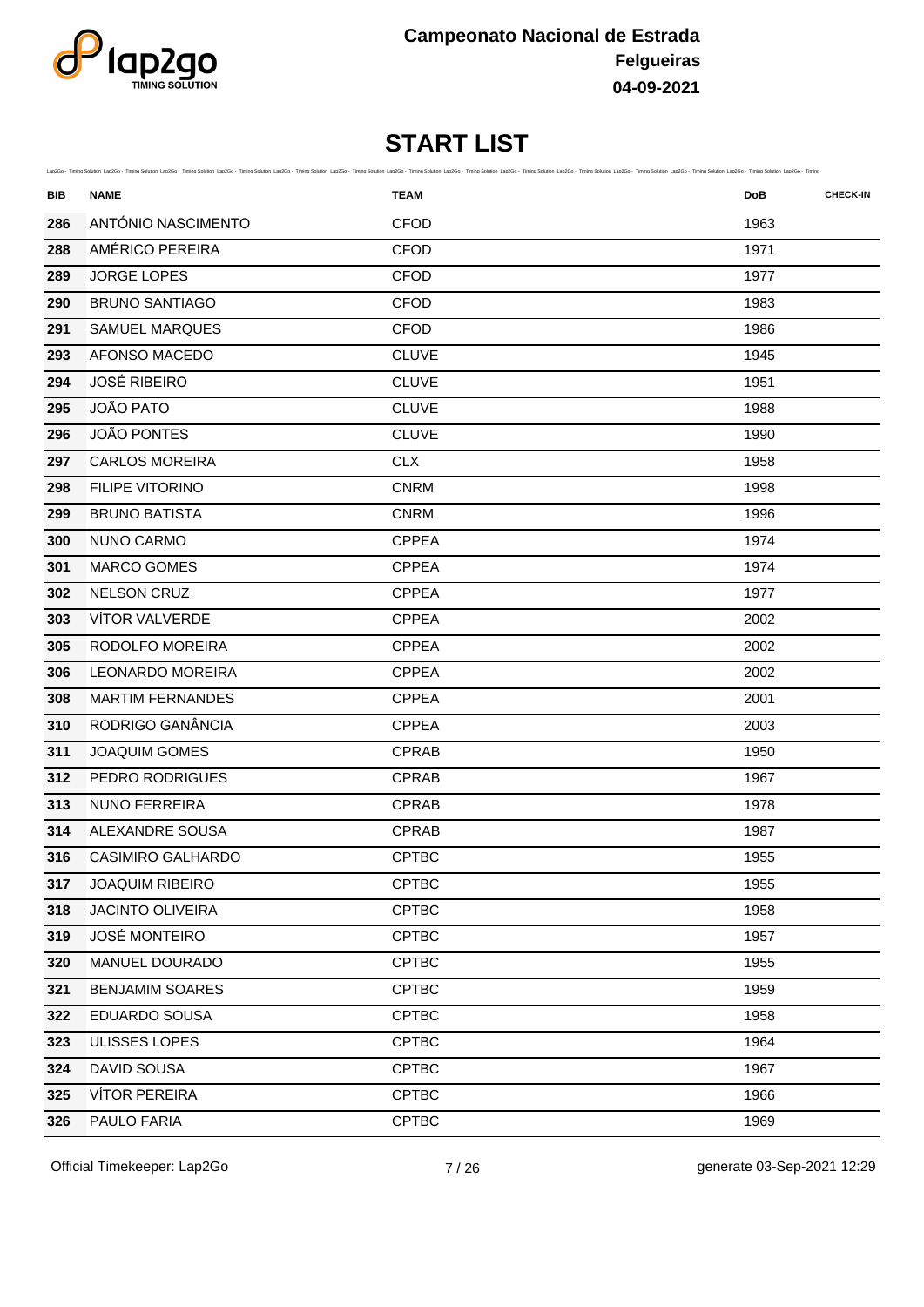

| BIB | <b>NAME</b>               | Lap2Go - Timing Solution Lap2Go - Timing Solution Lap2Go - Timing Solution Lap2Go - Timing Solution Lap2Go - Timing Solution Lap2Go - Timing Solution Lap2Go - Timing Solution Lap2Go - Timing Solution Lap2Go - Timing Soluti<br><b>TEAM</b> | <b>CHECK-IN</b><br><b>DoB</b> |
|-----|---------------------------|-----------------------------------------------------------------------------------------------------------------------------------------------------------------------------------------------------------------------------------------------|-------------------------------|
| 327 | PEDRO GILVAZ              | <b>CPTBC</b>                                                                                                                                                                                                                                  | 1977                          |
| 328 | SÉRGIO MENDES             | <b>CPTBC</b>                                                                                                                                                                                                                                  | 1978                          |
| 329 | <b>RUI PAQUETE</b>        | <b>CPTBC</b>                                                                                                                                                                                                                                  | 1982                          |
| 331 | <b>FRANCISCO FARROPAS</b> | <b>CUI</b>                                                                                                                                                                                                                                    | 1946                          |
| 332 | RAFAEL CANARIA            | <b>CUI</b>                                                                                                                                                                                                                                    | 2001                          |
| 334 | LUÍS RIJO                 | <b>CUI</b>                                                                                                                                                                                                                                    | 2003                          |
| 338 | <b>TIAGO SILVA</b>        | <b>EAROS</b>                                                                                                                                                                                                                                  | 2002                          |
| 339 | <b>RUI FERNANDES</b>      | <b>EAROS</b>                                                                                                                                                                                                                                  | 1997                          |
| 340 | RAFAEL CASTRO             | <b>EAROS</b>                                                                                                                                                                                                                                  | 2002                          |
| 343 | <b>RUI OLIVEIRA</b>       | <b>EAROS</b>                                                                                                                                                                                                                                  | 2002                          |
| 347 | <b>JORGE COSTA</b>        | EAT                                                                                                                                                                                                                                           | 1973                          |
| 349 | <b>BASÍLIO SOUSA</b>      | EAT                                                                                                                                                                                                                                           | 1975                          |
| 353 | <b>FILIPE LIMA</b>        | <b>EDL</b>                                                                                                                                                                                                                                    | 1974                          |
| 354 | <b>EZEQUIEL FERNANDES</b> | <b>EDL</b>                                                                                                                                                                                                                                    | 1974                          |
| 355 | LUÍS DANTAS               | <b>EDL</b>                                                                                                                                                                                                                                    | 1984                          |
| 356 | <b>EDIVALDO MACIEL</b>    | <b>ELCT</b>                                                                                                                                                                                                                                   | 1982                          |
| 357 | EDUARDO OLIVEIRA          | <b>ELCT</b>                                                                                                                                                                                                                                   | 1988                          |
| 358 | <b>JORGE VALE</b>         | <b>ELCT</b>                                                                                                                                                                                                                                   | 1969                          |
| 359 | VÍTOR AZEVEDO             | <b>ELCT</b>                                                                                                                                                                                                                                   | 1971                          |
| 361 | ADÃO SILVA                | <b>FCPF</b>                                                                                                                                                                                                                                   | 1964                          |
| 362 | ORLANDO VALENTE           | <b>FCPF</b>                                                                                                                                                                                                                                   | 1967                          |
| 365 | <b>AIRES SOUSA</b>        | <b>FCPF</b>                                                                                                                                                                                                                                   | 1971                          |
| 366 | <b>JOAQUIM SILVARES</b>   | <b>FCPF</b>                                                                                                                                                                                                                                   | 1974                          |
| 367 | <b>MANUEL BESSA</b>       | <b>FCPF</b>                                                                                                                                                                                                                                   | 1978                          |
| 368 | <b>MARK MACEDO</b>        | <b>FCPF</b>                                                                                                                                                                                                                                   | 1981                          |
| 369 | <b>JOAQUIM PINHEIRO</b>   | <b>FCPF</b>                                                                                                                                                                                                                                   | 1981                          |
| 370 | <b>TIAGO PEREIRA</b>      | <b>FCPF</b>                                                                                                                                                                                                                                   | 1984                          |
| 373 | <b>FÁBIO BARBOSA</b>      | <b>FCPF</b>                                                                                                                                                                                                                                   | 1991                          |
| 374 | <b>CARLOS SILVA</b>       | <b>FCPF</b>                                                                                                                                                                                                                                   | 1992                          |
| 375 | RICARDO MOREIRA           | <b>FCPF</b>                                                                                                                                                                                                                                   | 1994                          |
| 377 | FILIPE COUTO              | <b>FCPF</b>                                                                                                                                                                                                                                   | 2002                          |
| 378 | LUÍS GUARDA               | GAC-L                                                                                                                                                                                                                                         | 1964                          |
| 380 | <b>VÍTOR DINIS</b>        | GAC-L                                                                                                                                                                                                                                         | 1972                          |
| 381 | NUNO CASALINHO            | GAC-L                                                                                                                                                                                                                                         | 1979                          |
| 382 | FÁBIO DURÃO               | GAC-L                                                                                                                                                                                                                                         | 1988                          |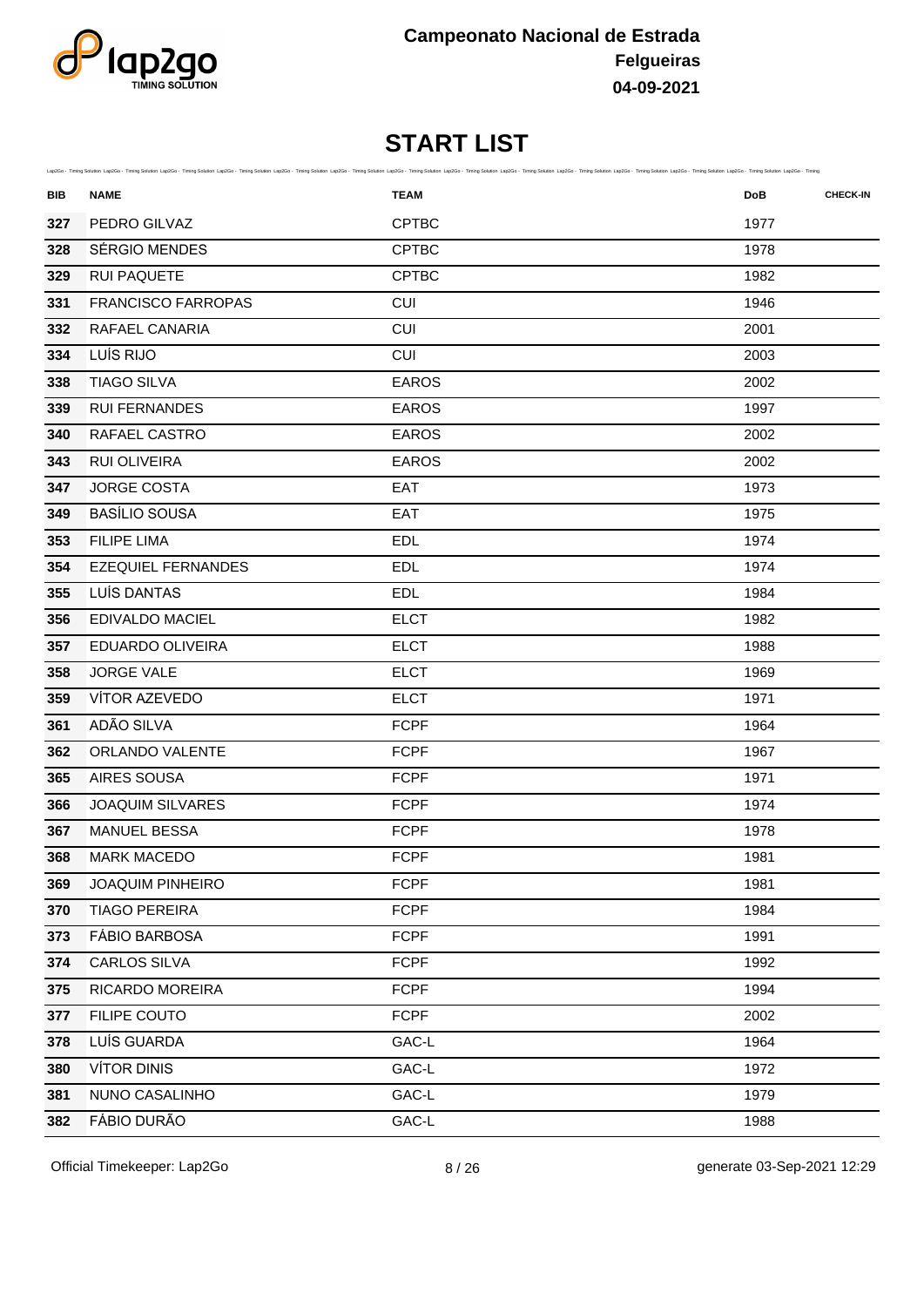

| BIB | <b>NAME</b>               | Lap2Go - Timing Solution Lap2Go - Timing Solution Lap2Go - Timing Solution Lap2Go - Timing Solution Lap2Go - Timing Solution Lap2Go - Timing Solution Lap2Go - Timing Solution Lap2Go - Timing Solution Lap2Go - Timing Soluti<br><b>TEAM</b> | <b>DoB</b> | <b>CHECK-IN</b> |
|-----|---------------------------|-----------------------------------------------------------------------------------------------------------------------------------------------------------------------------------------------------------------------------------------------|------------|-----------------|
| 383 | <b>VALTER COSTA</b>       | GAC-L                                                                                                                                                                                                                                         | 1990       |                 |
| 384 | ANDRÉ REIS                | GAC-L                                                                                                                                                                                                                                         | 1990       |                 |
| 385 | PEDRO HENRIQUE            | GAC-L                                                                                                                                                                                                                                         | 1998       |                 |
| 386 | <b>FERNANDO MATOS</b>     | GCAD                                                                                                                                                                                                                                          | 1966       |                 |
| 387 | <b>MANUEL PALMEIRO</b>    | <b>GCB</b>                                                                                                                                                                                                                                    | 1963       |                 |
| 388 | ORLANDO ALVES             | <b>GCB</b>                                                                                                                                                                                                                                    | 1965       |                 |
| 393 | ALÍRIO SEBASTIÃO          | <b>GCB</b>                                                                                                                                                                                                                                    | 1977       |                 |
| 395 | <b>IVAN SANTIAGO</b>      | <b>GCB</b>                                                                                                                                                                                                                                    | 1978       |                 |
| 396 | <b>NUNO FREITAS</b>       | <b>GCB</b>                                                                                                                                                                                                                                    | 1984       |                 |
| 397 | NUNO QUITÉRIO             | <b>GCB</b>                                                                                                                                                                                                                                    | 1986       |                 |
| 398 | JOÃO MELGO                | GCB                                                                                                                                                                                                                                           | 1999       |                 |
| 400 | <b>RUI ALMEIDA</b>        | GDCC                                                                                                                                                                                                                                          | 1977       |                 |
| 401 | <b>JORGE CUBAL</b>        | GDCC                                                                                                                                                                                                                                          | 1987       |                 |
| 402 | <b>DAVID FERNANDES</b>    | GDCG                                                                                                                                                                                                                                          | 1957       |                 |
| 403 | <b>JOSÉ TAVARES</b>       | <b>GDCG</b>                                                                                                                                                                                                                                   | 1965       |                 |
| 404 | <b>LINO FERREIRA</b>      | GDCG                                                                                                                                                                                                                                          | 1971       |                 |
| 405 | ANTÓNIO FERNANDES         | GDCG                                                                                                                                                                                                                                          | 1967       |                 |
| 406 | PAULO GOMES               | <b>GDCG</b>                                                                                                                                                                                                                                   | 1973       |                 |
| 407 | PAULO PEREIRA             | GDCG                                                                                                                                                                                                                                          | 1976       |                 |
| 408 | LUÍS SILVA                | GDCG                                                                                                                                                                                                                                          | 1977       |                 |
| 409 | <b>ARTUR RODRIGUES</b>    | GDCG                                                                                                                                                                                                                                          | 1975       |                 |
| 411 | ANTÓNIO CRISTÓVÃO         | GDCG                                                                                                                                                                                                                                          | 1979       |                 |
| 412 | VÍTOR OLIVEIRA            | GDCG                                                                                                                                                                                                                                          | 1981       |                 |
| 413 | <b>JORGE MARINHO</b>      | <b>GDRJR</b>                                                                                                                                                                                                                                  | 1967       |                 |
| 414 | SÉRGIO CRISTA             | <b>GDRJR</b>                                                                                                                                                                                                                                  | 1978       |                 |
| 415 | ANDRÉ CRUZ                | <b>GDRJR</b>                                                                                                                                                                                                                                  | 1981       |                 |
| 416 | <b>DIAMANTINO MARTINS</b> | <b>GDRJR</b>                                                                                                                                                                                                                                  | 1977       |                 |
| 417 | <b>BRUNO PIRES</b>        | <b>GDRJR</b>                                                                                                                                                                                                                                  | 1982       |                 |
| 418 | <b>RENATO CORREIA</b>     | <b>GDRJR</b>                                                                                                                                                                                                                                  | 1988       |                 |
| 419 | LUÍS NOGUEIRA             | <b>GDSPO</b>                                                                                                                                                                                                                                  | 1964       |                 |
| 420 | VALDEMAR ALVES            | <b>GDSPO</b>                                                                                                                                                                                                                                  | 1962       |                 |
| 421 | MANUEL VALENTE            | <b>GDSPO</b>                                                                                                                                                                                                                                  | 1962       |                 |
| 422 | <b>JORGE SILVA</b>        | <b>GDSPO</b>                                                                                                                                                                                                                                  | 1969       |                 |
| 423 | ARMANDO BASTOS            | <b>GDSPO</b>                                                                                                                                                                                                                                  | 1974       |                 |
| 424 | MANUEL BELINHA            | <b>GDSPO</b>                                                                                                                                                                                                                                  | 1977       |                 |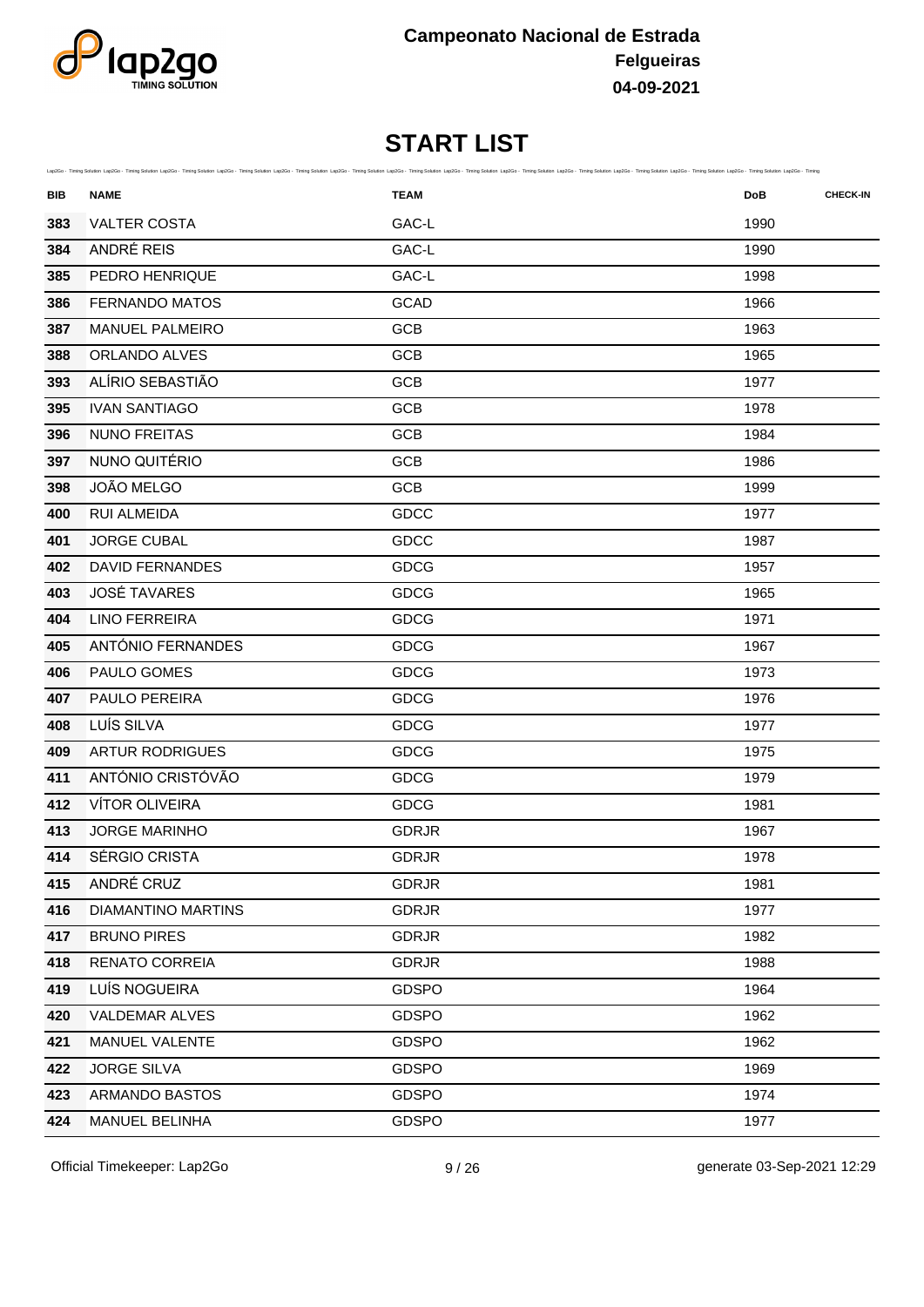

| BIB | Lap2Go - Timing Solution Lap2Go - Timing Solution Lap2Go - Timing Solution Lap2Go - Timing Solution Lap2Go - Timing Solution Lap2Go - Timing Solution Lap2Go - Timing Solution Lap2Go - Timing Solution Lap2Go - Timing Soluti<br><b>NAME</b> | <b>TEAM</b>  | <b>DoB</b> | <b>CHECK-IN</b> |
|-----|-----------------------------------------------------------------------------------------------------------------------------------------------------------------------------------------------------------------------------------------------|--------------|------------|-----------------|
| 425 | ALCINDO DIAS                                                                                                                                                                                                                                  | <b>GDSPO</b> | 1973       |                 |
| 426 | <b>AVELINO FREITAS</b>                                                                                                                                                                                                                        | <b>GDSPO</b> | 1974       |                 |
| 427 | <b>BRUNO COUTO</b>                                                                                                                                                                                                                            | <b>GDSPO</b> | 1983       |                 |
| 428 | <b>MARCO PEIXOTO</b>                                                                                                                                                                                                                          | <b>GDSPO</b> | 1987       |                 |
| 429 | <b>RUI ALVES</b>                                                                                                                                                                                                                              | <b>GDSPO</b> | 1995       |                 |
| 430 | <b>FILIPE LUZ</b>                                                                                                                                                                                                                             | <b>GDSPO</b> | 2000       |                 |
| 431 | <b>HUGO FONTES</b>                                                                                                                                                                                                                            | GRE-AA       | 1989       |                 |
| 432 | LICÍNIO PEREIRA                                                                                                                                                                                                                               | <b>IDV</b>   | 1956       |                 |
| 433 | CARLOS SIMÕES                                                                                                                                                                                                                                 | <b>IDV</b>   | 1965       |                 |
| 434 | ALÉXIS ROCHA                                                                                                                                                                                                                                  | <b>IDV</b>   | 1992       |                 |
| 435 | DIAMANTINO COELHO                                                                                                                                                                                                                             | <b>IND</b>   | 1948       |                 |
| 436 | HEITOR ARAÚJO                                                                                                                                                                                                                                 | <b>IND</b>   | 1965       |                 |
| 437 | <b>JOSÉ SANTIAGO</b>                                                                                                                                                                                                                          | <b>IND</b>   | 1966       |                 |
| 438 | <b>AVELINO SOARES</b>                                                                                                                                                                                                                         | <b>IND</b>   | 1966       |                 |
| 439 | VÍTOR GONÇALVES                                                                                                                                                                                                                               | <b>IND</b>   | 1966       |                 |
| 440 | JOÃO CAVADAS                                                                                                                                                                                                                                  | <b>IND</b>   | 1967       |                 |
| 441 | FERNANDO ALMEIDA                                                                                                                                                                                                                              | <b>IND</b>   | 1969       |                 |
| 443 | ANTÓNIO REIS                                                                                                                                                                                                                                  | <b>IND</b>   | 1974       |                 |
| 444 | <b>FILIPE ROCHA</b>                                                                                                                                                                                                                           | <b>IND</b>   | 1980       |                 |
| 446 | NÉLSON MOREIRA                                                                                                                                                                                                                                | <b>IND</b>   | 1985       |                 |
| 448 | JOÃO CRUZ                                                                                                                                                                                                                                     | <b>IND</b>   | 1985       |                 |
| 451 | ADELINO FERNANDES                                                                                                                                                                                                                             | LFC-F        | 1964       |                 |
| 452 | <b>ALFREDO FERNANDES</b>                                                                                                                                                                                                                      | LFC-F        | 2002       |                 |
| 453 | MÁRIO TEIXEIRA                                                                                                                                                                                                                                | <b>LSC</b>   | 1980       |                 |
| 455 | <b>BERNARDO ROCHA</b>                                                                                                                                                                                                                         | <b>LSC</b>   | 2000       |                 |
| 456 | <b>BRAIMA DABÓ</b>                                                                                                                                                                                                                            | <b>MAC</b>   | 1993       |                 |
| 457 | <b>CARLOS DIAS</b>                                                                                                                                                                                                                            | MAC          | 1967       |                 |
| 458 | <b>BRUNO JESUS</b>                                                                                                                                                                                                                            | MAC          | 1982       |                 |
| 459 | NUNO COSTA                                                                                                                                                                                                                                    | MAC          | 1986       |                 |
| 460 | LUÍS MENDES                                                                                                                                                                                                                                   | MAC          | 1990       |                 |
| 461 | JOÃO CASAL                                                                                                                                                                                                                                    | MAC          | 1999       |                 |
| 462 | JOÃO CRUZ                                                                                                                                                                                                                                     | MAC          | 1994       |                 |
| 463 | <b>EMANUEL ROLIM</b>                                                                                                                                                                                                                          | MAC          | 1993       |                 |
| 464 | PAULO BARBOSA                                                                                                                                                                                                                                 | MAC          | 1994       |                 |
| 465 | DANIEL PEREIRA                                                                                                                                                                                                                                | MAC          | 1995       |                 |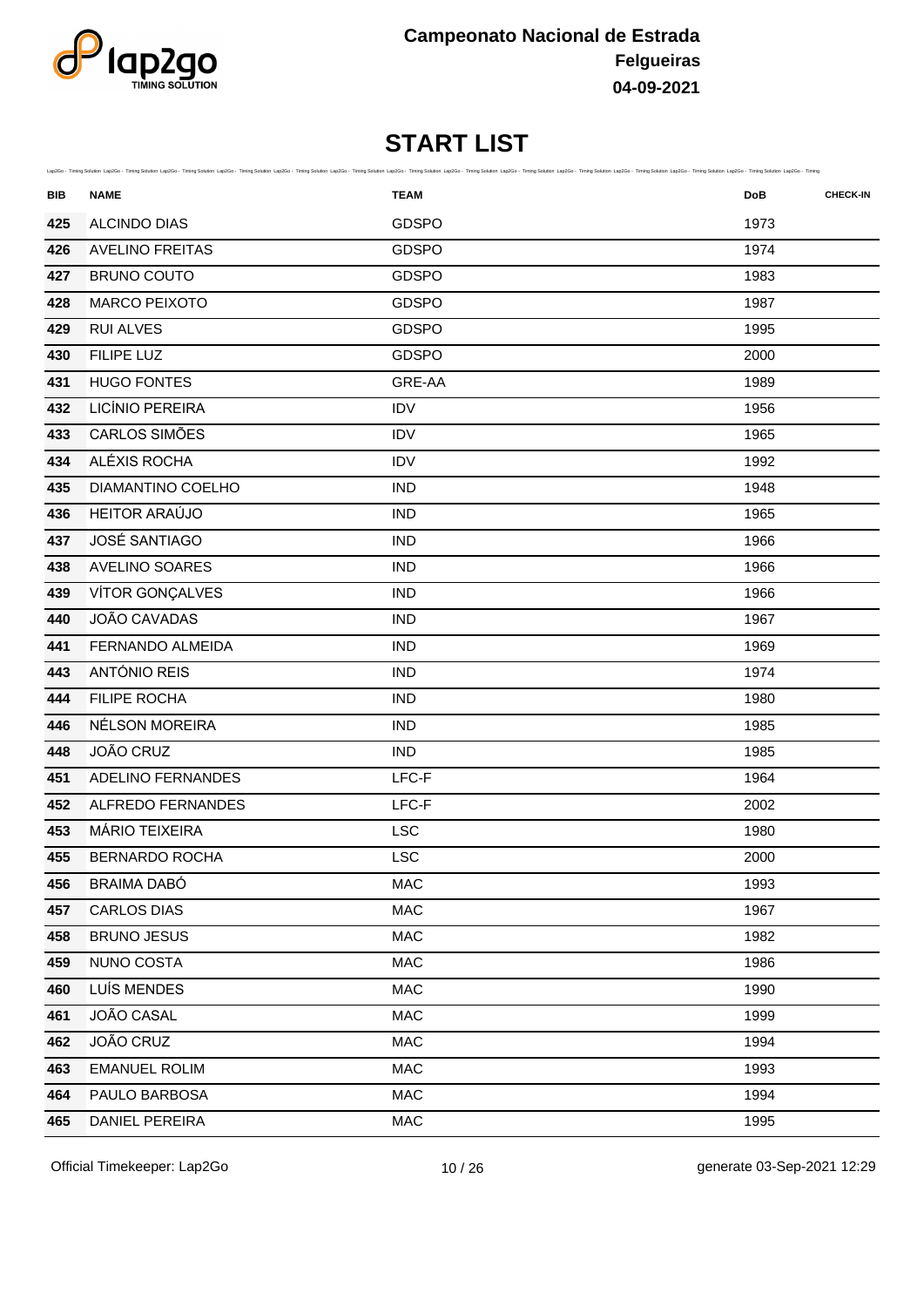

| BIB | <b>NAME</b>             | Lap2Go - Timing Solution Lap2Go - Timing Solution Lap2Go - Timing Solution Lap2Go - Timing Solution Lap2Go - Timing Solution Lap2Go - Timing Solution Lap2Go - Timing Solution Lap2Go - Timing Solution Lap2Go - Timing Soluti<br><b>TEAM</b> | <b>DoB</b> | <b>CHECK-IN</b> |
|-----|-------------------------|-----------------------------------------------------------------------------------------------------------------------------------------------------------------------------------------------------------------------------------------------|------------|-----------------|
| 466 | <b>AMADO MARTINS</b>    | <b>MAC</b>                                                                                                                                                                                                                                    | 1999       |                 |
| 467 | ALFREDO ALVES           | <b>MAC</b>                                                                                                                                                                                                                                    | 1999       |                 |
| 468 | PAULO RIBEIRO           | <b>MACIEIRA</b>                                                                                                                                                                                                                               | 1972       |                 |
| 469 | PEDRO SANTOS            | <b>MACIEIRA</b>                                                                                                                                                                                                                               | 1982       |                 |
| 470 | PEDRO VENTURA           | <b>MACIEIRA</b>                                                                                                                                                                                                                               | 1983       |                 |
| 472 | <b>JOÃO MAGALHÃES</b>   | <b>MACIEIRA</b>                                                                                                                                                                                                                               | 2003       |                 |
| 473 | RICARDO QUEIRÓS         | <b>MACIEIRA</b>                                                                                                                                                                                                                               | 2000       |                 |
| 474 | <b>ISAÍAS PERALTA</b>   | <b>MCVC</b>                                                                                                                                                                                                                                   | 1947       |                 |
| 475 | <b>JACINTO CORREIA</b>  | <b>MCVC</b>                                                                                                                                                                                                                                   | 1964       |                 |
| 476 | VIRGÍLIO FIGUEIREDO     | <b>MCVC</b>                                                                                                                                                                                                                                   | 1969       |                 |
| 477 | ANTÓNIO DIAS            | <b>MCVC</b>                                                                                                                                                                                                                                   | 1955       |                 |
| 478 | <b>JOSÉ SILVA</b>       | <b>MCVC</b>                                                                                                                                                                                                                                   | 1973       |                 |
| 479 | ANTÓNIO RODRIGUES       | <b>MCVC</b>                                                                                                                                                                                                                                   | 1984       |                 |
| 480 | <b>JOSÉ MADEIRA</b>     | <b>MCVC</b>                                                                                                                                                                                                                                   | 1991       |                 |
| 481 | MANUEL CURRAL           | <b>MDLCORRE</b>                                                                                                                                                                                                                               | 1994       |                 |
| 482 | ANTÓNIO LEITE           | <b>NAC</b>                                                                                                                                                                                                                                    | 1969       |                 |
| 485 | <b>HENRIQUE PIRES</b>   | <b>NATAIPAS</b>                                                                                                                                                                                                                               | 1993       |                 |
| 486 | JOÃO FONTÃO             | <b>NATAIPAS</b>                                                                                                                                                                                                                               | 1996       |                 |
| 487 | <b>JOAQUIM TEIXEIRA</b> | <b>NBA</b>                                                                                                                                                                                                                                    | 1968       |                 |
| 488 | <b>FLÁVIO FERNANDES</b> | <b>NBA</b>                                                                                                                                                                                                                                    | 1968       |                 |
| 489 | <b>JOSÉ PEDROSA</b>     | <b>NBA</b>                                                                                                                                                                                                                                    | 1976       |                 |
| 492 | <b>RAMIRO RIBEIRO</b>   | <b>NBA</b>                                                                                                                                                                                                                                    | 1980       |                 |
| 493 | <b>MARCO VAZ</b>        | <b>NBA</b>                                                                                                                                                                                                                                    | 1978       |                 |
| 494 | <b>JORGE NETO</b>       | <b>NBA</b>                                                                                                                                                                                                                                    | 1982       |                 |
| 498 | <b>JORGE MIRANDA</b>    | <b>NBA</b>                                                                                                                                                                                                                                    | 1989       |                 |
| 500 | <b>RUI SILVA</b>        | <b>NBA</b>                                                                                                                                                                                                                                    | 1995       |                 |
| 501 | ALEXIS SOARES           | <b>NBA</b>                                                                                                                                                                                                                                    | 1997       |                 |
| 502 | <b>TIAGO NUNES</b>      | <b>NBA</b>                                                                                                                                                                                                                                    | 2003       |                 |
| 503 | ADÃO DIAS               | <b>NPCAD</b>                                                                                                                                                                                                                                  | 1951       |                 |
| 505 | <b>JOSÉ MORAIS</b>      | <b>NPCAD</b>                                                                                                                                                                                                                                  | 1968       |                 |
| 506 | <b>JORGE LUZ</b>        | <b>NPCAD</b>                                                                                                                                                                                                                                  | 1964       |                 |
| 507 | MARCO ALMEIDA           | <b>NPCAD</b>                                                                                                                                                                                                                                  | 1974       |                 |
| 508 | PEDRO TEIXEIRA          | <b>NPCAD</b>                                                                                                                                                                                                                                  | 1973       |                 |
| 509 | <b>JÓICE JESUS</b>      | <b>NPCAD</b>                                                                                                                                                                                                                                  | 1975       |                 |
| 510 | RICARDO GOMES           | <b>NPCAD</b>                                                                                                                                                                                                                                  | 1986       |                 |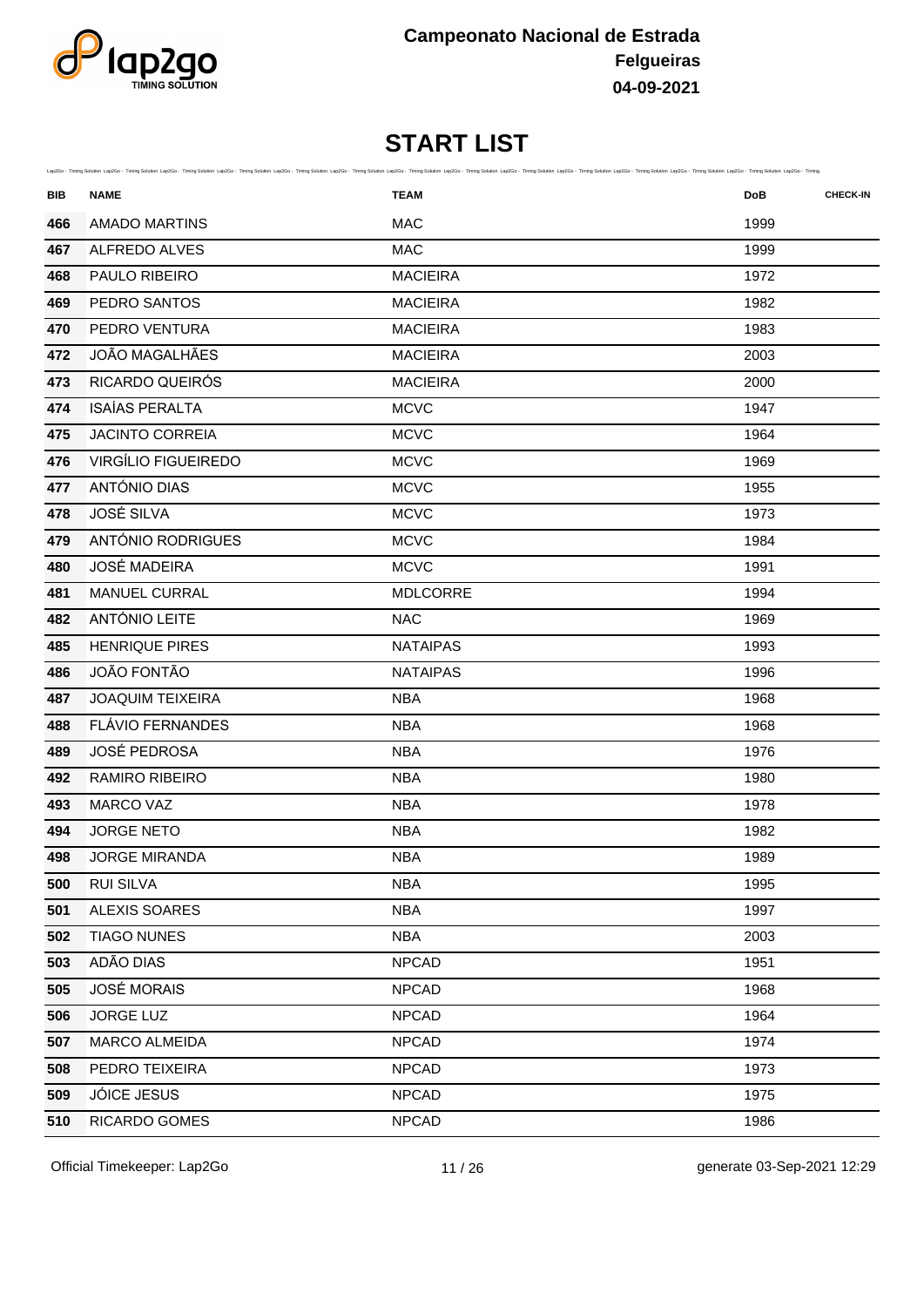

| BIB | <b>NAME</b>             | Lap2Go - Timing Solution Lap2Go - Timing Solution Lap2Go - Timing Solution Lap2Go - Timing Solution Lap2Go - Timing Solution Lap2Go - Timing Solution Lap2Go - Timing Solution Lap2Go - Timing Solution Lap2Go - Timing Soluti<br><b>TEAM</b> | <b>DoB</b> | <b>CHECK-IN</b> |
|-----|-------------------------|-----------------------------------------------------------------------------------------------------------------------------------------------------------------------------------------------------------------------------------------------|------------|-----------------|
| 511 | <b>JORGE SANTOS</b>     | OCL                                                                                                                                                                                                                                           | 1961       |                 |
| 512 | <b>GONÇALO CARREIRA</b> | PCC                                                                                                                                                                                                                                           | 1963       |                 |
| 515 | RICARDO SOUSA           | <b>PCC</b>                                                                                                                                                                                                                                    | 1997       |                 |
| 517 | PEDRO BESSA             | <b>PCC</b>                                                                                                                                                                                                                                    | 1998       |                 |
| 518 | <b>AUGUSTO ANTUNES</b>  | <b>PRC</b>                                                                                                                                                                                                                                    | 1964       |                 |
| 519 | LUÍS LOPES              | <b>PRC</b>                                                                                                                                                                                                                                    | 1971       |                 |
| 520 | LUÍS MARTINS            | <b>RDA</b>                                                                                                                                                                                                                                    | 1975       |                 |
| 526 | <b>JOÃO ALMEIDA</b>     | <b>RDA</b>                                                                                                                                                                                                                                    | 1996       |                 |
| 527 | <b>FÁBIO SIMÕES</b>     | <b>RDA</b>                                                                                                                                                                                                                                    | 2002       |                 |
| 528 | LOURENÇO FERREIRA       | <b>RDA</b>                                                                                                                                                                                                                                    | 2003       |                 |
| 530 | <b>FERNANDO RIBEIRO</b> | <b>RUNRIVER</b>                                                                                                                                                                                                                               | 1966       |                 |
| 531 | ANTÓNIO ROCHA           | <b>RUNRIVER</b>                                                                                                                                                                                                                               | 1978       |                 |
| 532 | <b>EMANUEL SANTOS</b>   | <b>RUNRIVER</b>                                                                                                                                                                                                                               | 1978       |                 |
| 533 | SÉRGIO SILVA            | <b>RUNRIVER</b>                                                                                                                                                                                                                               | 1979       |                 |
| 534 | RAUL SILVA              | <b>RUNRIVER</b>                                                                                                                                                                                                                               | 1984       |                 |
| 535 | <b>BRUNO ALEN</b>       | <b>RUNRIVER</b>                                                                                                                                                                                                                               | 1987       |                 |
| 536 | <b>HUGO MOREIRA</b>     | <b>RUNRIVER</b>                                                                                                                                                                                                                               | 1988       |                 |
| 537 | ANDRÉ MOREIRA           | <b>RUNRIVER</b>                                                                                                                                                                                                                               | 1998       |                 |
| 538 | <b>DANIEL REIS</b>      | <b>RUNRIVER</b>                                                                                                                                                                                                                               | 2003       |                 |
| 540 | <b>MANUEL MARTINS</b>   | <b>RUNTEJO</b>                                                                                                                                                                                                                                | 1945       |                 |
| 542 | <b>MÁRIO RIBEIRO</b>    | <b>RUNTEJO</b>                                                                                                                                                                                                                                | 1965       |                 |
| 543 | ANTÓNIO MARTINS         | <b>RUNTEJO</b>                                                                                                                                                                                                                                | 1969       |                 |
| 545 | <b>JOAQUIM SANTOS</b>   | <b>RUNTEJO</b>                                                                                                                                                                                                                                | 1971       |                 |
| 546 | <b>CARLOS FREITAS</b>   | <b>RUNTEJO</b>                                                                                                                                                                                                                                | 1971       |                 |
| 549 | <b>JORGE NUNES</b>      | <b>RUNTEJO</b>                                                                                                                                                                                                                                | 1974       |                 |
| 550 | <b>ARTUR COTA</b>       | <b>RUNTEJO</b>                                                                                                                                                                                                                                | 1974       |                 |
| 551 | PEDRO DIAS              | <b>RUNTEJO</b>                                                                                                                                                                                                                                | 1972       |                 |
| 552 | <b>JOAQUIM AMARAL</b>   | <b>RUNTEJO</b>                                                                                                                                                                                                                                | 1975       |                 |
| 553 | <b>ELIAS FORTES</b>     | <b>RUNTEJO</b>                                                                                                                                                                                                                                | 1966       |                 |
| 554 | SÉRGIO SOUSA            | <b>RUNTEJO</b>                                                                                                                                                                                                                                | 1975       |                 |
| 555 | <b>TIAGO GOUVEIA</b>    | <b>RUNTEJO</b>                                                                                                                                                                                                                                | 1978       |                 |
| 556 | PAULO TORRES            | <b>RUNTEJO</b>                                                                                                                                                                                                                                | 1976       |                 |
| 559 | EZEQUIEL ANDRADE        | <b>RUNTEJO</b>                                                                                                                                                                                                                                | 1974       |                 |
| 560 | CARLOS TIAGO            | <b>RUNTEJO</b>                                                                                                                                                                                                                                | 1979       |                 |
| 561 | DANIEL SEBORRO          | <b>RUNTEJO</b>                                                                                                                                                                                                                                | 1984       |                 |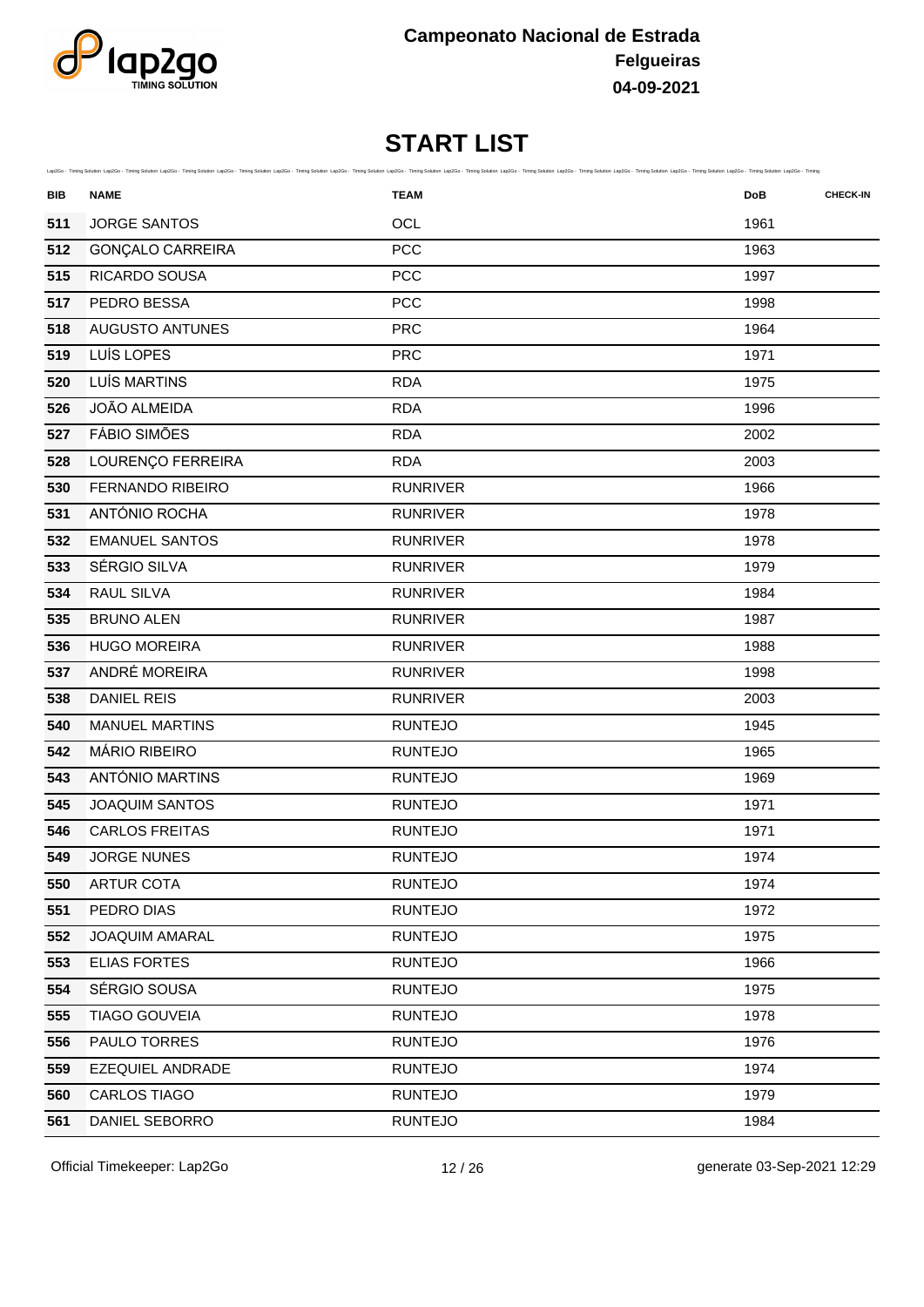

| BIB | <b>NAME</b>                | Lap2Go - Timing Solution Lap2Go - Timing Solution Lap2Go - Timing Solution Lap2Go - Timing Solution Lap2Go - Timing Solution Lap2Go - Timing Solution Lap2Go - Timing Solution Lap2Go - Timing Solution Lap2Go - Timing Soluti<br><b>TEAM</b> | <b>DoB</b> | <b>CHECK-IN</b> |
|-----|----------------------------|-----------------------------------------------------------------------------------------------------------------------------------------------------------------------------------------------------------------------------------------------|------------|-----------------|
| 563 | JOÃO TABORDA               | <b>RUNTEJO</b>                                                                                                                                                                                                                                | 1985       |                 |
| 564 | NUNO REBELO                | <b>RUNTEJO</b>                                                                                                                                                                                                                                | 1988       |                 |
| 565 | <b>DAVID TINOCO</b>        | <b>RUNTEJO</b>                                                                                                                                                                                                                                | 1990       |                 |
| 567 | NUNO CARRAÇA               | <b>RUNTEJO</b>                                                                                                                                                                                                                                | 1989       |                 |
| 568 | ANTÓNIO CARINHAS           | <b>RUNTEJO</b>                                                                                                                                                                                                                                | 1990       |                 |
| 569 | <b>JOSÉ CARVALHO</b>       | <b>RUNTEJO</b>                                                                                                                                                                                                                                | 1991       |                 |
| 571 | <b>VASCO MARTA</b>         | <b>RUNTEJO</b>                                                                                                                                                                                                                                | 1991       |                 |
| 573 | MIGUEL PINTO               | <b>RUNTEJO</b>                                                                                                                                                                                                                                | 1992       |                 |
| 575 | ANTÓNIO SILVA              | <b>RUNTEJO</b>                                                                                                                                                                                                                                | 1995       |                 |
| 576 | <b>FILIPE REBELO</b>       | <b>RUNTEJO</b>                                                                                                                                                                                                                                | 1995       |                 |
| 578 | PEDRO SALDANHA             | <b>RUNTEJO</b>                                                                                                                                                                                                                                | 2001       |                 |
| 581 | <b>TIAGO COSTA</b>         | <b>SCB</b>                                                                                                                                                                                                                                    | 1988       |                 |
| 582 | <b>HUGO ALMEIDA</b>        | <b>SCB</b>                                                                                                                                                                                                                                    | 1988       |                 |
| 584 | LUÍS SARAIVA               | <b>SCB</b>                                                                                                                                                                                                                                    | 1993       |                 |
| 586 | PAULO ROSÁRIO              | <b>SCB</b>                                                                                                                                                                                                                                    | 1994       |                 |
| 588 | <b>DAVIDE SILVA</b>        | <b>SCB</b>                                                                                                                                                                                                                                    | 1995       |                 |
| 589 | <b>FRANCISCO RODRIGUES</b> | <b>SCB</b>                                                                                                                                                                                                                                    | 1995       |                 |
| 590 | <b>TIAGO FREITAS</b>       | <b>SCB</b>                                                                                                                                                                                                                                    | 1996       |                 |
| 592 | <b>MIGUEL MOREIRA</b>      | <b>SCB</b>                                                                                                                                                                                                                                    | 2000       |                 |
| 595 | PAULO OLIVEIRA             | <b>SCE</b>                                                                                                                                                                                                                                    | 1969       |                 |
| 596 | PAULO MOREIRA              | <b>SCE</b>                                                                                                                                                                                                                                    | 1969       |                 |
| 597 | <b>FRANCELINO RESENDE</b>  | <b>SCE</b>                                                                                                                                                                                                                                    | 1969       |                 |
| 598 | <b>RUI SANTOS</b>          | <b>SCE</b>                                                                                                                                                                                                                                    | 1972       |                 |
| 599 | PAULO REIS                 | <b>SCE</b>                                                                                                                                                                                                                                    | 1968       |                 |
| 601 | RICARDO BARROS             | <b>SCE</b>                                                                                                                                                                                                                                    | 1987       |                 |
| 602 | DANIEL SANTOS              | <b>SCE</b>                                                                                                                                                                                                                                    | 1990       |                 |
| 603 | <b>LICÍNIO PIMENTEL</b>    | <b>SCP</b>                                                                                                                                                                                                                                    | 1977       |                 |
| 604 | <b>RUI SILVA</b>           | <b>SCP</b>                                                                                                                                                                                                                                    | 1981       |                 |
| 605 | <b>RUI TEIXEIRA</b>        | <b>SCP</b>                                                                                                                                                                                                                                    | 1982       |                 |
| 606 | HELDER SANTOS              | <b>SCP</b>                                                                                                                                                                                                                                    | 1983       |                 |
| 608 | <b>HÉLIO GOMES</b>         | <b>SCP</b>                                                                                                                                                                                                                                    | 1984       |                 |
| 611 | ANTÓNIO SILVA              | <b>SCP</b>                                                                                                                                                                                                                                    | 1987       |                 |
| 614 | FERNANDO SERRÃO            | <b>SCP</b>                                                                                                                                                                                                                                    | 1993       |                 |
| 615 | MIGUEL MARQUES             | <b>SCP</b>                                                                                                                                                                                                                                    | 1995       |                 |
| 616 | RÚBEN AMARAL               | <b>SCP</b>                                                                                                                                                                                                                                    | 2001       |                 |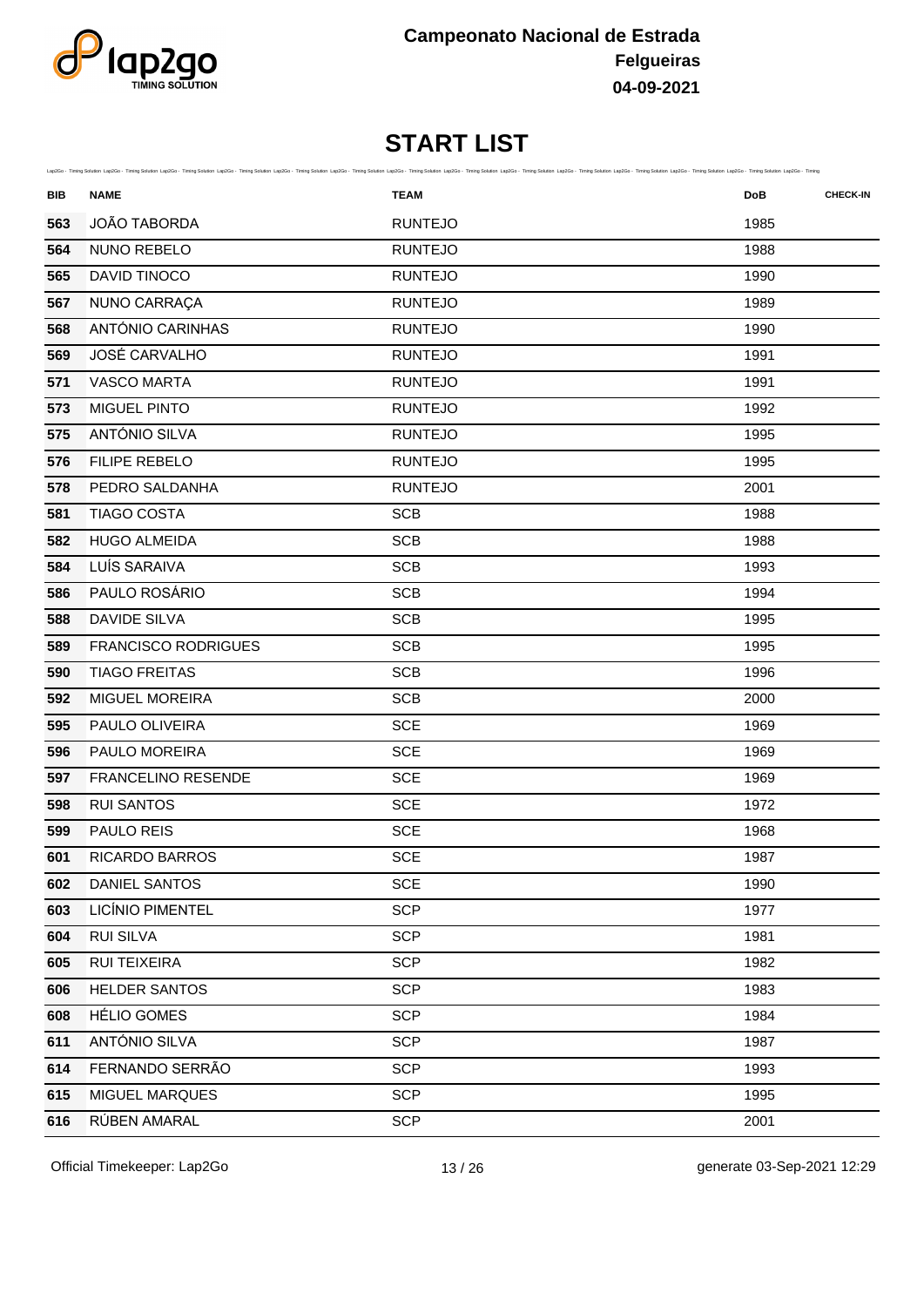

| BIB | Lap2Go - Timing Solution Lap2Go - Timing Solution Lap2Go - Timing Solution Lap2Go - Timing Solution Lap2Go - Timing Solution Lap2Go - Timing Solution Lap2Go - Timing Solution Lap2Go - Timing Solution Lap2Go - Timing Soluti<br><b>NAME</b> | <b>TEAM</b>   | <b>CHECK-IN</b><br><b>DoB</b> |
|-----|-----------------------------------------------------------------------------------------------------------------------------------------------------------------------------------------------------------------------------------------------|---------------|-------------------------------|
| 617 | EDUARDO MBENGANI                                                                                                                                                                                                                              | <b>SCP</b>    | 1985                          |
| 618 | ADÉRITO ALVES                                                                                                                                                                                                                                 | SCS           | 1951                          |
| 619 | <b>JOSÉ PACHECO</b>                                                                                                                                                                                                                           | SCS           | 1963                          |
| 620 | ALBINO CORREIA                                                                                                                                                                                                                                | SCS           | 1967                          |
| 621 | JOAQUIM ALVES                                                                                                                                                                                                                                 | SCS           | 1968                          |
| 622 | PAULO JORGE                                                                                                                                                                                                                                   | SCS           | 1969                          |
| 624 | <b>JOÃO RESENDE</b>                                                                                                                                                                                                                           | SCS           | 1971                          |
| 625 | <b>BALTASAR SOUSA</b>                                                                                                                                                                                                                         | SCS           | 1969                          |
| 626 | <b>JOSE MOREIRA</b>                                                                                                                                                                                                                           | SCS           | 1965                          |
| 627 | ANTÓNIO VIEIRA                                                                                                                                                                                                                                | SCS           | 1973                          |
| 629 | FILIPE GRAÇA                                                                                                                                                                                                                                  | SCS           | 1973                          |
| 633 | PAULO OLIVEIRA                                                                                                                                                                                                                                | SCS           | 1982                          |
| 635 | <b>JOSÉ ROCHA</b>                                                                                                                                                                                                                             | SCS           | 1984                          |
| 636 | <b>JOSÉ PIRES</b>                                                                                                                                                                                                                             | SCS           | 1987                          |
| 641 | <b>NUNO SOARES</b>                                                                                                                                                                                                                            | <b>SSTSJM</b> | 1983                          |
| 642 | PEDRO TERRA                                                                                                                                                                                                                                   | <b>SSTSJM</b> | 1957                          |
| 644 | <b>CARLOS COSTA</b>                                                                                                                                                                                                                           | <b>UDV</b>    | 1974                          |
| 645 | <b>JORGE CUNHA</b>                                                                                                                                                                                                                            | <b>UDV</b>    | 1977                          |
| 646 | <b>MARCO FERREIRA</b>                                                                                                                                                                                                                         | <b>UDV</b>    | 1976                          |
| 647 | MIGUEL PINTO                                                                                                                                                                                                                                  | <b>UDV</b>    | 1988                          |
| 648 | <b>FILIPE LEITE</b>                                                                                                                                                                                                                           | <b>UDV</b>    | 1972                          |
| 650 | ANTÓNIO SERAFIM                                                                                                                                                                                                                               | <b>UFCT</b>   | 1950                          |
| 652 | <b>JORGE LERCAS</b>                                                                                                                                                                                                                           | <b>UFCT</b>   | 1965                          |
| 653 | PAULO SALDANHA                                                                                                                                                                                                                                | <b>UFCT</b>   | 1965                          |
| 654 | LUÍS RODRIGO                                                                                                                                                                                                                                  | <b>UFCT</b>   | 1961                          |
| 658 | RICARDO SALDANHA                                                                                                                                                                                                                              | <b>UFCT</b>   | 1995                          |
| 659 | RICARDO FONSECA                                                                                                                                                                                                                               | <b>UFCT</b>   | 1997                          |
| 660 | PEDRO SALDANHA                                                                                                                                                                                                                                | <b>UFCT</b>   | 1999                          |
| 661 | LUÍS MOLEIRO                                                                                                                                                                                                                                  | <b>UFCT</b>   | 1998                          |
| 662 | ALEXANDRE FERREIRA                                                                                                                                                                                                                            | <b>VIZELA</b> | 1962                          |
| 663 | <b>CARLOS MONTEIRO</b>                                                                                                                                                                                                                        | <b>VIZELA</b> | 1973                          |
| 664 | PEDRO CUNHA                                                                                                                                                                                                                                   | <b>VIZELA</b> | 1980                          |
| 665 | PAULO MARTINS                                                                                                                                                                                                                                 | <b>VIZELA</b> | 1982                          |
| 666 | <b>RUI PEREIRA</b>                                                                                                                                                                                                                            | <b>VIZELA</b> | 1984                          |
| 667 | NUNO CARVALHO                                                                                                                                                                                                                                 | <b>VIZELA</b> | 1984                          |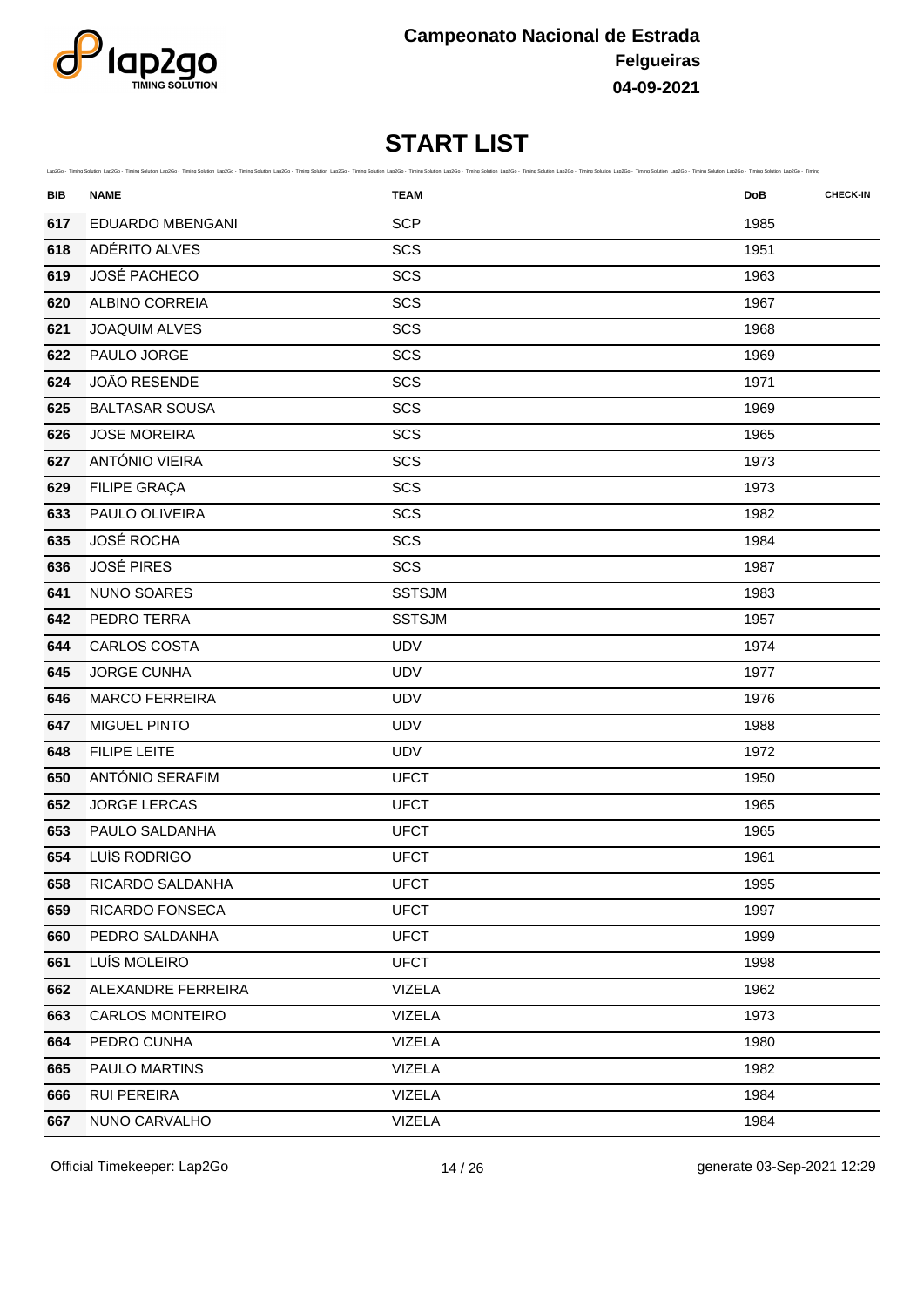

|     | Lap2Go - Timing Solution Lap2Go - Timing Solution Lap2Go - Timing Solution Lap2Go - Timing Solution Lap2Go - Timing Solution Lap2Go - Timing Solution Lap2Go - Timing Solution Lap2Go - Timing Solution Lap2Go - Timing Soluti |               |      |  |  |  |
|-----|--------------------------------------------------------------------------------------------------------------------------------------------------------------------------------------------------------------------------------|---------------|------|--|--|--|
| 668 | ANDRÉ NATÁRIO                                                                                                                                                                                                                  | <b>VIZELA</b> | 2001 |  |  |  |
| 669 | <b>JOAQUIM PACHECO</b>                                                                                                                                                                                                         | <b>VTSC</b>   | 1970 |  |  |  |
| 670 | <b>JOÃO SILVA</b>                                                                                                                                                                                                              | <b>VTSC</b>   | 1975 |  |  |  |
| 671 | JOÃO ALVES                                                                                                                                                                                                                     | <b>VTSC</b>   | 1988 |  |  |  |
| 672 | <b>JOÃO COSTA</b>                                                                                                                                                                                                              | <b>VTSC</b>   | 1993 |  |  |  |
| 673 | <b>RICARDO FERNANDES</b>                                                                                                                                                                                                       | <b>BFC</b>    | 1984 |  |  |  |
| 674 | AIRES PRATAS                                                                                                                                                                                                                   | <b>CAVF</b>   | 1955 |  |  |  |
| 675 | NUNO CARMO                                                                                                                                                                                                                     | <b>CPPEA</b>  | 2002 |  |  |  |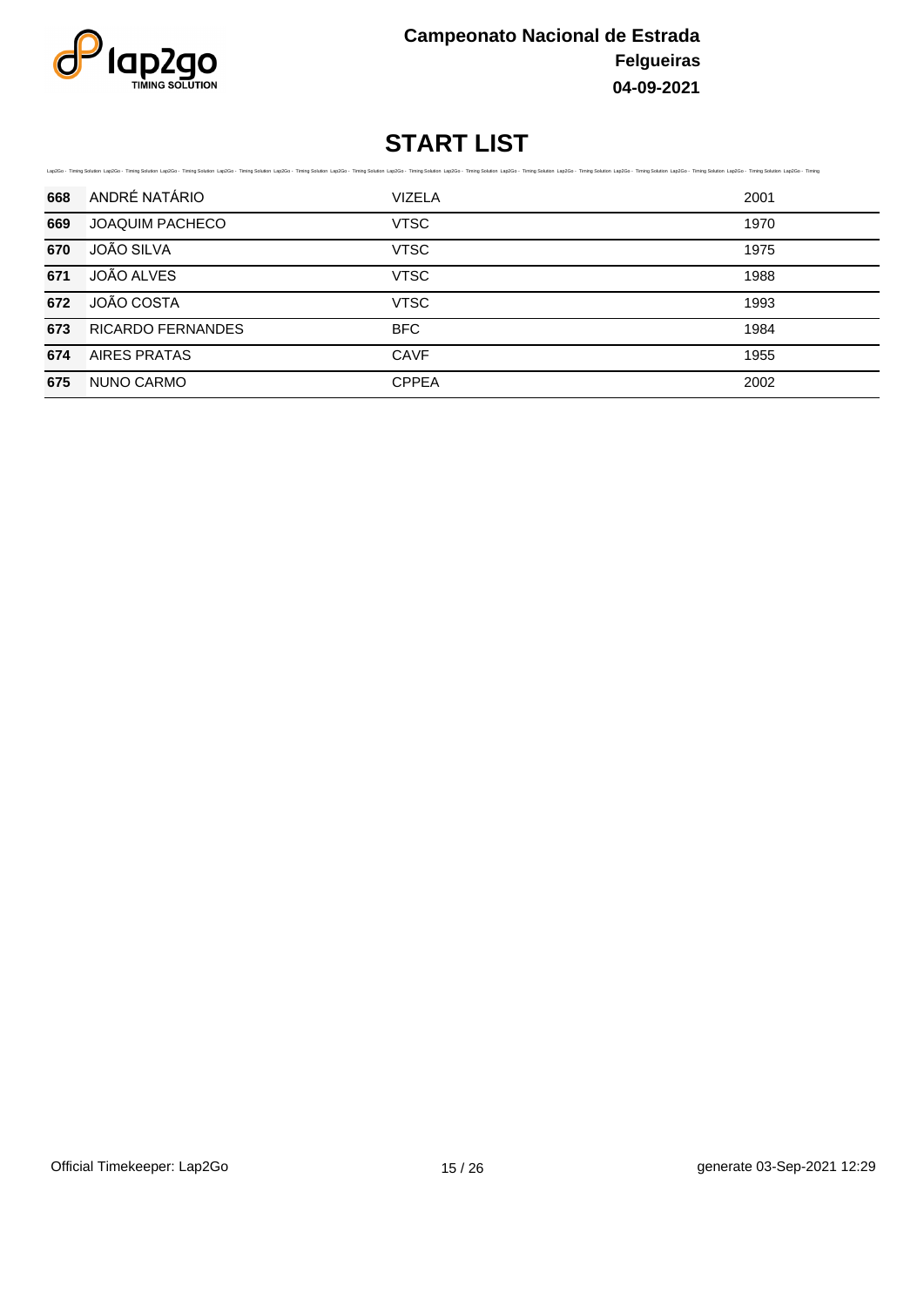

|  |  |  |  |  |  | Lap2Go - Timing Solution Lap2Go - Timing Solution Lap2Go - Timing Solution Lap2Go - Timing Solution Lap2Go - Timing Solution Lap2Go - Timing Solution Lap2Go - Timing Solution Lap2Go - Timing Solution Lap2Go - Timing Soluti |  |
|--|--|--|--|--|--|--------------------------------------------------------------------------------------------------------------------------------------------------------------------------------------------------------------------------------|--|
|  |  |  |  |  |  |                                                                                                                                                                                                                                |  |

|     | <b>StartList Feminino</b> |               | <b>10KM</b>                   |
|-----|---------------------------|---------------|-------------------------------|
| BIB | <b>NAME</b>               | <b>TEAM</b>   | <b>CHECK-IN</b><br><b>DoB</b> |
| 14  | MARIA POLÓNIA             | <b>ACA</b>    | 1970                          |
| 19  | <b>JUSTYNA WOJCIK</b>     | <b>ACDSJS</b> | 1984                          |
| 22  | <b>SUSANA VILELA</b>      | <b>ACDSJS</b> | 1983                          |
| 25  | MAFALDA OLIVEIRA          | <b>ACDSJS</b> | 1992                          |
| 29  | SARA DUARTE               | <b>ACDSJS</b> | 1999                          |
| 30  | FILIPA DIAMANTINO         | <b>ACDSJS</b> | 2002                          |
| 35  | ZAIDA CABECEIRA           | ACM-A         | 1990                          |
| 40  | HELENA MOURÃO             | <b>ACRSD</b>  | 1960                          |
| 47  | SABINA NECA               | <b>ACRSD</b>  | 1976                          |
| 49  | <b>TÂNIA CRUZ</b>         | ACRSD         | 1986                          |
| 53  | <b>EVA FERNANDES</b>      | <b>ACRSD</b>  | 2000                          |
| 61  | <b>DEONILDE COSTA</b>     | <b>ACV</b>    | 1974                          |
| 64  | <b>ELSA SOARES</b>        | <b>ACV</b>    | 1980                          |
| 70  | ADÉLIA TAVARES            | <b>ADCCJC</b> | 1967                          |
| 72  | <b>MANUELA RODRIGUES</b>  | <b>ADCCJC</b> | 1974                          |
| 82  | <b>CARLA NUNES</b>        | ADL-P         | 1996                          |
| 83  | ANA NUNES                 | ADL-P         | 1999                          |
| 105 | <b>GRAÇA COSTA</b>        | <b>AMONT</b>  | 1963                          |
| 107 | <b>VANDA AUGUSTO</b>      | ANE           | 1954                          |
| 109 | LINDALVA SILVA            | ANE           | 1967                          |
| 110 | ANA ROSÁRIO               | ANE           | 1972                          |
| 111 | SÓNIA FREITAS             | ANE           | 1973                          |
| 112 | SOFIA PINHEIRO            | ANE           | 1975                          |
| 130 | CÉLIA ALVES               | ARC-EAC       | 1978                          |
| 135 | PATRÍCIA FERNANDES        | ARC-EAC       | 1988                          |
| 137 | <b>MARGARIDA GARCIA</b>   | ARC-EAC       | 1998                          |
| 139 | <b>SUSANA MEIRELES</b>    | ARC-EAC       | 1997                          |
| 153 | <b>SARA CUNHA</b>         | CAAV          | 2003                          |
| 154 | FLORINDA FERNANDES        | CAM-VC        | 1969                          |
| 178 | LILIANA VERÍSSIMO         | CASJ          | 1986                          |
| 185 | FLORA CARRILHO            | CBA-S         | 1971                          |
| 187 | FILIPA LOPES              | CBA-S         | 1978                          |
| 188 | <b>CRISTINA PEDRO</b>     | CBA-S         | 1977                          |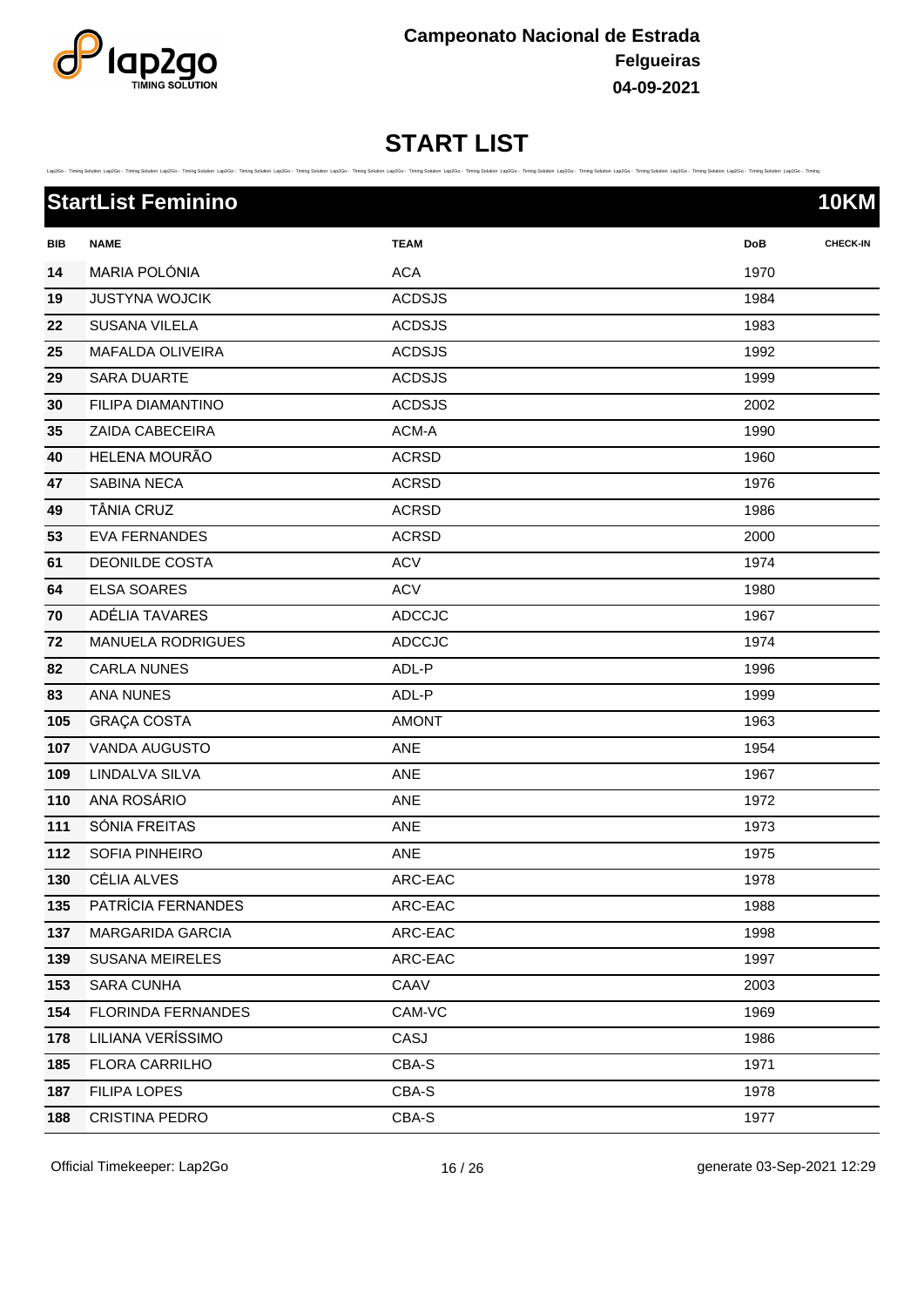

| BIB | <b>NAME</b>               | Lap2Go - Timing Solution Lap2Go - Timing Solution Lap2Go - Timing Solution Lap2Go - Timing Solution Lap2Go - Timing Solution Lap2Go - Timing Solution Lap2Go - Timing Solution Lap2Go - Timing Solution Lap2Go - Timing Soluti<br><b>TEAM</b> | <b>CHECK-IN</b><br><b>DoB</b> |
|-----|---------------------------|-----------------------------------------------------------------------------------------------------------------------------------------------------------------------------------------------------------------------------------------------|-------------------------------|
| 189 | PAULA VARELAS             | CBA-S                                                                                                                                                                                                                                         | 1971                          |
| 192 | PATRÍCIA LOPES            | CBA-S                                                                                                                                                                                                                                         | 1981                          |
| 205 | <b>CLEMENTINA ANDRADE</b> | <b>CCSJM</b>                                                                                                                                                                                                                                  | 1962                          |
| 207 | ANÁLIA ROSA               | <b>CDFE</b>                                                                                                                                                                                                                                   | 1976                          |
| 208 | DORA SÁ                   | <b>CDFE</b>                                                                                                                                                                                                                                   | 1977                          |
| 209 | SÓNIA BELEZA              | <b>CDFE</b>                                                                                                                                                                                                                                   | 1977                          |
| 210 | <b>GRAÇA BELEZA</b>       | <b>CDFE</b>                                                                                                                                                                                                                                   | 1979                          |
| 211 | ANDREIA CUNHA             | <b>CDFE</b>                                                                                                                                                                                                                                   | 1986                          |
| 212 | MARGARIDA DIONÍSIO        | <b>CDFE</b>                                                                                                                                                                                                                                   | 1987                          |
| 213 | SOLANGE JESUS             | <b>CDFE</b>                                                                                                                                                                                                                                   | 1987                          |
| 214 | CÁTIA GALHARDO            | <b>CDFE</b>                                                                                                                                                                                                                                   | 1988                          |
| 215 | <b>SUSANA GODINHO</b>     | <b>CDFE</b>                                                                                                                                                                                                                                   | 1992                          |
| 216 | CÁTIA COELHO              | <b>CDFE</b>                                                                                                                                                                                                                                   | 1998                          |
| 219 | <b>FÁTIMA SILVA</b>       | <b>CDP</b>                                                                                                                                                                                                                                    | 1970                          |
| 222 | CONCEIÇÃO SANTOS          | <b>CDP</b>                                                                                                                                                                                                                                    | 1977                          |
| 238 | <b>SARA PINHO</b>         | CDSSC                                                                                                                                                                                                                                         | 1981                          |
| 241 | <b>LAURA SILVA</b>        | CDSSC                                                                                                                                                                                                                                         | 1984                          |
| 242 | RAFAELA FONSECA           | CDSSC                                                                                                                                                                                                                                         | 1983                          |
| 246 | SARA CARVALHO             | CDSSC                                                                                                                                                                                                                                         | 1988                          |
| 248 | <b>DIANA PEREIRA</b>      | CDSSC                                                                                                                                                                                                                                         | 1998                          |
| 251 | <b>CLAUSEN RONDINI</b>    | <b>CFB</b>                                                                                                                                                                                                                                    | 1977                          |
| 255 | ELSA BRUXELAS             | <b>CFB</b>                                                                                                                                                                                                                                    | 1959                          |
| 257 | ALEXANDRA QUEIROZ         | <b>CFB</b>                                                                                                                                                                                                                                    | 1966                          |
| 260 | ANABELA FERREIRA          | <b>CFB</b>                                                                                                                                                                                                                                    | 1970                          |
| 267 | ELSA MAÇÃO                | <b>CFB</b>                                                                                                                                                                                                                                    | 1975                          |
| 268 | SANDRA CRUZ               | <b>CFB</b>                                                                                                                                                                                                                                    | 1975                          |
| 269 | <b>SARA CALDAS</b>        | <b>CFB</b>                                                                                                                                                                                                                                    | 1976                          |
| 277 | SANDRA CRUZ               | <b>CFB</b>                                                                                                                                                                                                                                    | 1980                          |
| 283 | <b>DANIELA SILVA</b>      | CFB                                                                                                                                                                                                                                           | 1993                          |
| 287 | ALICE COUTO               | <b>CFOD</b>                                                                                                                                                                                                                                   | 1967                          |
| 304 | DÉBORA MOREIRA            | <b>CPPEA</b>                                                                                                                                                                                                                                  | 2002                          |
| 307 | CATARINA CARMO            | <b>CPPEA</b>                                                                                                                                                                                                                                  | 1999                          |
| 309 | <b>MARIANA SANTOS</b>     | <b>CPPEA</b>                                                                                                                                                                                                                                  | 2001                          |
| 315 | SORAIA CARDEIRA           | <b>CPRAB</b>                                                                                                                                                                                                                                  | 2001                          |
| 330 | ANA EUSTÁQUIO             | <b>CPTSC</b>                                                                                                                                                                                                                                  | 1978                          |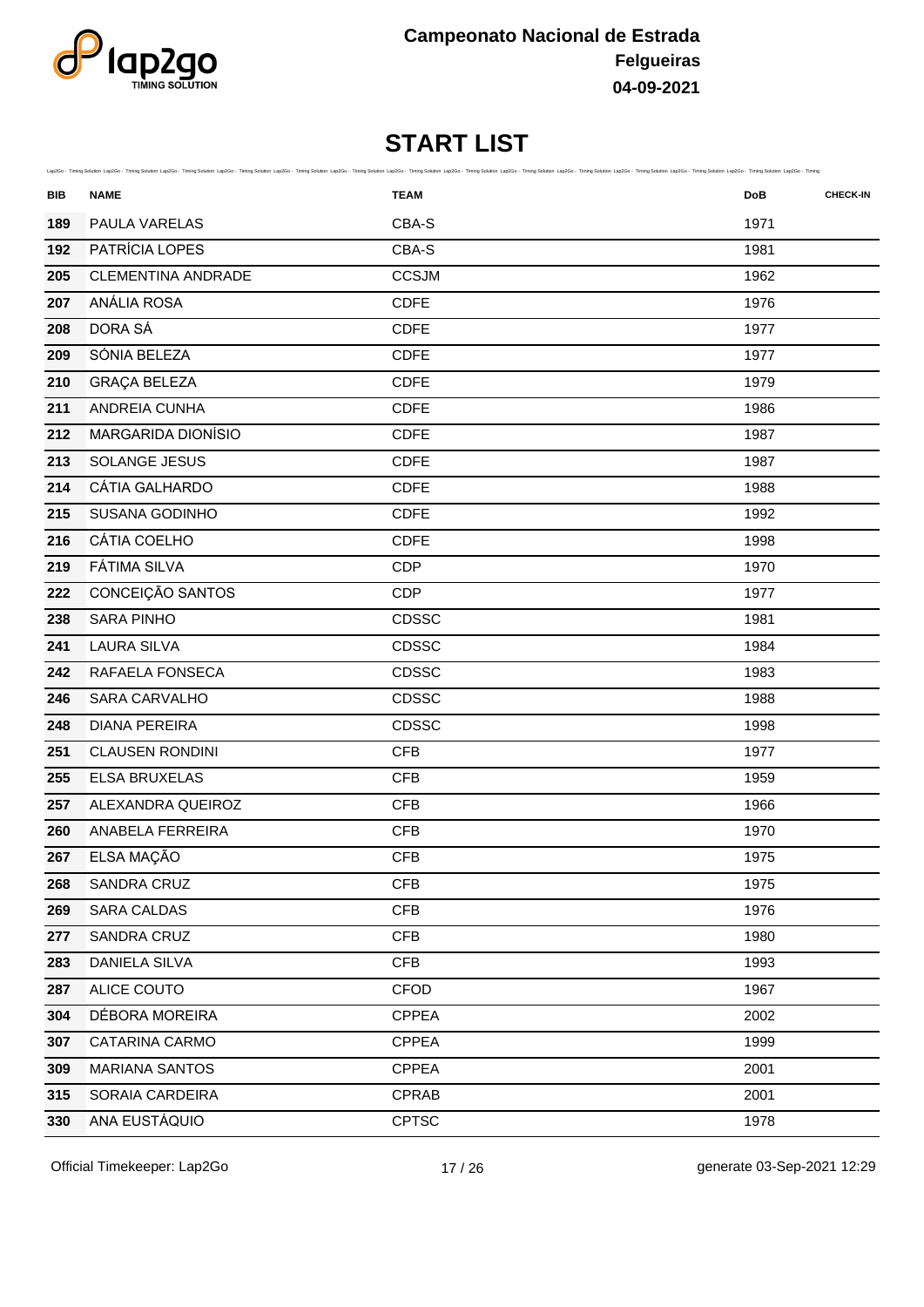

| BIB | <b>NAME</b>              | Lap2Go - Timing Solution Lap2Go - Timing Solution Lap2Go - Timing Solution Lap2Go - Timing Solution Lap2Go - Timing Solution Lap2Go - Timing Solution Lap2Go - Timing Solution Lap2Go - Timing Solution Lap2Go - Timing Soluti<br><b>TEAM</b> | <b>DoB</b> | <b>CHECK-IN</b> |
|-----|--------------------------|-----------------------------------------------------------------------------------------------------------------------------------------------------------------------------------------------------------------------------------------------|------------|-----------------|
| 333 | <b>MARIANA NUNES</b>     | <b>CUI</b>                                                                                                                                                                                                                                    | 2003       |                 |
| 335 | ROSA OLIVEIRA            | <b>EAROS</b>                                                                                                                                                                                                                                  | 1966       |                 |
| 336 | ANABELA SILVA            | <b>EAROS</b>                                                                                                                                                                                                                                  | 1975       |                 |
| 337 | <b>ANA MARINHO</b>       | <b>EAROS</b>                                                                                                                                                                                                                                  | 2003       |                 |
| 341 | <b>DIANA SILVA</b>       | <b>EAROS</b>                                                                                                                                                                                                                                  | 2002       |                 |
| 342 | <b>CÁTIA SILVA</b>       | <b>EAROS</b>                                                                                                                                                                                                                                  | 2002       |                 |
| 344 | <b>BEATRIZ FONSECA</b>   | <b>EAROS</b>                                                                                                                                                                                                                                  | 2002       |                 |
| 345 | <b>DEOLINDA OLIVEIRA</b> | EAT                                                                                                                                                                                                                                           | 1968       |                 |
| 346 | JÚLIA SOUSA              | EAT                                                                                                                                                                                                                                           | 1969       |                 |
| 348 | <b>GABRIELA PELICANO</b> | EAT                                                                                                                                                                                                                                           | 1974       |                 |
| 350 | DANIELA GREGÓRIO         | EAT                                                                                                                                                                                                                                           | 1994       |                 |
| 351 | ANA SILVA                | EAT                                                                                                                                                                                                                                           | 1998       |                 |
| 352 | <b>ALICE OLIVEIRA</b>    | EAT                                                                                                                                                                                                                                           | 2000       |                 |
| 360 | <b>SANDRA MACIEL</b>     | <b>ELCT</b>                                                                                                                                                                                                                                   | 1985       |                 |
| 363 | JÚLIA CONCEIÇAO          | <b>FCPF</b>                                                                                                                                                                                                                                   | 1968       |                 |
| 364 | <b>HELENA GOMES</b>      | <b>FCPF</b>                                                                                                                                                                                                                                   | 1973       |                 |
| 371 | PATRÍCIA FERREIRA        | <b>FCPF</b>                                                                                                                                                                                                                                   | 1985       |                 |
| 372 | <b>BEBIANA GOMES</b>     | <b>FCPF</b>                                                                                                                                                                                                                                   | 1990       |                 |
| 376 | ANABELA AGUIAR           | <b>FCPF</b>                                                                                                                                                                                                                                   | 1998       |                 |
| 379 | <b>DULCÍNEA SILVA</b>    | GAC-L                                                                                                                                                                                                                                         | 1972       |                 |
| 389 | MÓNICA RODRIGUES         | <b>GCB</b>                                                                                                                                                                                                                                    | 1975       |                 |
| 390 | ADÉLIA SENDAS            | <b>GCB</b>                                                                                                                                                                                                                                    | 1973       |                 |
| 391 | DELMINA ROMÃO            | GCB                                                                                                                                                                                                                                           | 1977       |                 |
| 392 | ROSÁRIA SEBASTIÃO        | <b>GCB</b>                                                                                                                                                                                                                                    | 1978       |                 |
| 394 | <b>INÊS NETO</b>         | <b>GCB</b>                                                                                                                                                                                                                                    | 1981       |                 |
| 399 | <b>BRUNA FONTOURA</b>    | GCB                                                                                                                                                                                                                                           | 2002       |                 |
| 442 | FERNANDA ALVES           | <b>IND</b>                                                                                                                                                                                                                                    | 1973       |                 |
| 445 | <b>MARISA VIEIRA</b>     | <b>IND</b>                                                                                                                                                                                                                                    | 1982       |                 |
| 447 | <b>MARTA MARQUES</b>     | <b>IND</b>                                                                                                                                                                                                                                    | 1985       |                 |
| 450 | <b>CÁTIA PEREIRA</b>     | JV                                                                                                                                                                                                                                            | 2001       |                 |
| 454 | TÂNIA FERNANDES          | <b>LSC</b>                                                                                                                                                                                                                                    | 1985       |                 |
| 471 | <b>CRISTIANA PEREIRA</b> | <b>MACIEIRA</b>                                                                                                                                                                                                                               | 1996       |                 |
| 483 | REGINA GILVAZ            | <b>NAC</b>                                                                                                                                                                                                                                    | 1973       |                 |
| 484 | ANA RIBEIRO              | <b>NAI</b>                                                                                                                                                                                                                                    | 1999       |                 |
| 490 | <b>GLÓRIA SOUTO</b>      | <b>NBA</b>                                                                                                                                                                                                                                    | 1977       |                 |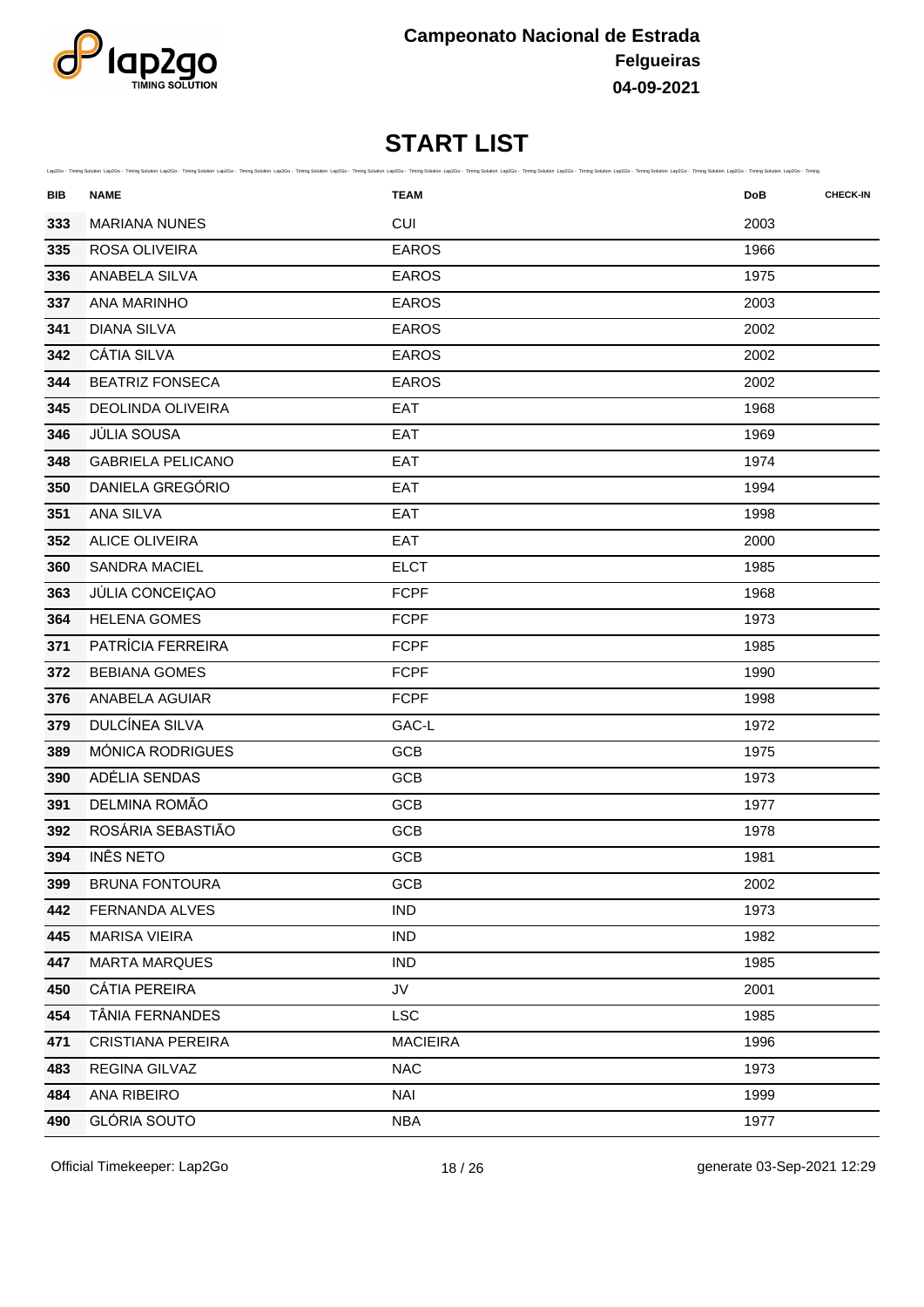

| BIB | <b>NAME</b>               | Lap2Go - Timing Solution Lap2Go - Timing Solution Lap2Go - Timing Solution Lap2Go - Timing Solution Lap2Go - Timing Solution Lap2Go - Timing Solution Lap2Go - Timing Solution Lap2Go - Timing Solution Lap2Go - Timing Soluti<br><b>TEAM</b> | <b>DoB</b> | <b>CHECK-IN</b> |
|-----|---------------------------|-----------------------------------------------------------------------------------------------------------------------------------------------------------------------------------------------------------------------------------------------|------------|-----------------|
| 491 | <b>MARIA LOPES</b>        | <b>NBA</b>                                                                                                                                                                                                                                    | 1977       |                 |
| 495 | <b>HELENA MIRANDA</b>     | <b>NBA</b>                                                                                                                                                                                                                                    | 1985       |                 |
| 496 | <b>MARIA PINTO</b>        | <b>NBA</b>                                                                                                                                                                                                                                    | 1984       |                 |
| 497 | MÁRCIA SILVA              | <b>NBA</b>                                                                                                                                                                                                                                    | 1987       |                 |
| 499 | SÓNIA SOUSA               | <b>NBA</b>                                                                                                                                                                                                                                    | 1990       |                 |
| 504 | <b>ROSA PINTO</b>         | <b>NPCAD</b>                                                                                                                                                                                                                                  | 1961       |                 |
| 516 | <b>RITA MESTRE</b>        | <b>PCC</b>                                                                                                                                                                                                                                    | 1998       |                 |
| 521 | <b>CARLA MARTINHO</b>     | <b>RDA</b>                                                                                                                                                                                                                                    | 1976       |                 |
| 522 | ANDREIA SANTOS            | <b>RDA</b>                                                                                                                                                                                                                                    | 1985       |                 |
| 523 | <b>JOANA NUNES</b>        | <b>RDA</b>                                                                                                                                                                                                                                    | 1985       |                 |
| 524 | <b>SUSANA CUNHA</b>       | <b>RDA</b>                                                                                                                                                                                                                                    | 1988       |                 |
| 525 | <b>JENIFER JESUS</b>      | <b>RDA</b>                                                                                                                                                                                                                                    | 2003       |                 |
| 529 | <b>EMILIA PISOEIRO</b>    | <b>RDA</b>                                                                                                                                                                                                                                    | 1986       |                 |
| 539 | ÁGNES KOPPÁNYI            | <b>RUNTEJO</b>                                                                                                                                                                                                                                | 1985       |                 |
| 541 | EMÍLIA TAVARES            | <b>RUNTEJO</b>                                                                                                                                                                                                                                | 1964       |                 |
| 544 | ALEXANDRA PORTELA         | <b>RUNTEJO</b>                                                                                                                                                                                                                                | 1970       |                 |
| 547 | CLÁUDIA BORRALHO          | <b>RUNTEJO</b>                                                                                                                                                                                                                                | 1973       |                 |
| 548 | <b>SUSANA JACINTO</b>     | <b>RUNTEJO</b>                                                                                                                                                                                                                                | 1972       |                 |
| 558 | ANABELA DELGADO           | <b>RUNTEJO</b>                                                                                                                                                                                                                                | 1978       |                 |
| 562 | ELISABETE MACEDO          | <b>RUNTEJO</b>                                                                                                                                                                                                                                | 1981       |                 |
| 566 | <b>CRISTIANA MONTEIRO</b> | <b>RUNTEJO</b>                                                                                                                                                                                                                                | 1990       |                 |
| 570 | <b>SARA MENDES</b>        | <b>RUNTEJO</b>                                                                                                                                                                                                                                | 1990       |                 |
| 572 | <b>TELMA SILVA</b>        | <b>RUNTEJO</b>                                                                                                                                                                                                                                | 1991       |                 |
| 574 | ANA REBELO                | <b>RUNTEJO</b>                                                                                                                                                                                                                                | 1993       |                 |
| 577 | <b>MARIA SANTOS</b>       | <b>RUNTEJO</b>                                                                                                                                                                                                                                | 2001       |                 |
| 579 | KCÉNIA BOUGROVA           | <b>RUNTEJO</b>                                                                                                                                                                                                                                | 1994       |                 |
| 580 | VANESSA CARVALHO          | <b>SCB</b>                                                                                                                                                                                                                                    | 1991       |                 |
| 583 | SUSANA FRANCISCO          | <b>SCB</b>                                                                                                                                                                                                                                    | 1991       |                 |
| 585 | DIANA ALMEIDA             | <b>SCB</b>                                                                                                                                                                                                                                    | 1994       |                 |
| 587 | <b>JÉSSICA PONTES</b>     | <b>SCB</b>                                                                                                                                                                                                                                    | 1995       |                 |
| 591 | <b>CARLA REIS</b>         | <b>SCB</b>                                                                                                                                                                                                                                    | 1997       |                 |
| 593 | MARIANA MACHADO           | <b>SCB</b>                                                                                                                                                                                                                                    | 2000       |                 |
| 594 | CAROLINA RIBEIRO          | <b>SCBM</b>                                                                                                                                                                                                                                   | 2003       |                 |
| 607 | JÉSSICA AUGUSTO           | <b>SCP</b>                                                                                                                                                                                                                                    | 1981       |                 |
| 609 | <b>SARA MOREIRA</b>       | <b>SCP</b>                                                                                                                                                                                                                                    | 1985       |                 |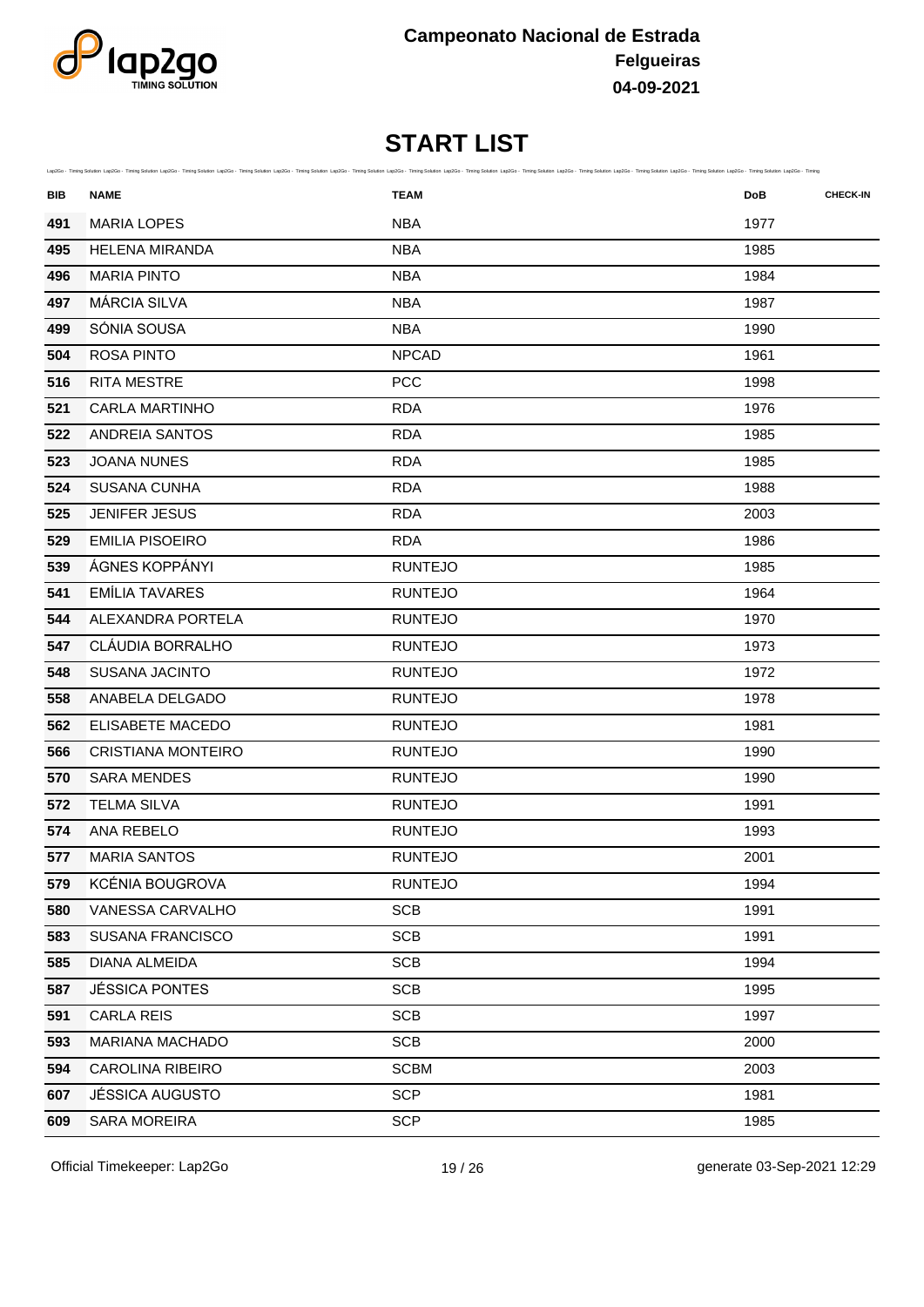

|     |                           | Lap2Go - Timing Solution Lap2Go - Timing Solution Lap2Go - Timing Solution Lap2Go - Timing Solution Lap2Go - Timing Solution Lap2Go - Timing Solution Lap2Go - Timing Solution Lap2Go - Timing Solution Lap2Go - Timing Soluti |      |
|-----|---------------------------|--------------------------------------------------------------------------------------------------------------------------------------------------------------------------------------------------------------------------------|------|
| 610 | ANA FERREIRA              | <b>SCP</b>                                                                                                                                                                                                                     | 1988 |
| 612 | <b>CATARINA RIBEIRO</b>   | <b>SCP</b>                                                                                                                                                                                                                     | 1990 |
| 613 | <b>CARLA ROCHA</b>        | <b>SCP</b>                                                                                                                                                                                                                     | 1990 |
| 623 | <b>REJANE PONTES</b>      | <b>SCS</b>                                                                                                                                                                                                                     | 1978 |
| 628 | <b>ALBINA GAVINA</b>      | <b>SCS</b>                                                                                                                                                                                                                     | 1973 |
| 630 | <b>ELISABETE NUNES</b>    | <b>SCS</b>                                                                                                                                                                                                                     | 1973 |
| 631 | <b>SUSANA VASCONCELOS</b> | SCS                                                                                                                                                                                                                            | 1977 |
| 632 | <b>MARISA BARROS</b>      | SCS                                                                                                                                                                                                                            | 1980 |
| 634 | <b>ELSA ROCHA</b>         | SCS                                                                                                                                                                                                                            | 1984 |
| 637 | <b>DIANA SOUSA</b>        | SCS                                                                                                                                                                                                                            | 1990 |
| 638 | <b>MARISA FERNANDES</b>   | <b>SRC</b>                                                                                                                                                                                                                     | 1985 |
| 639 | <b>MARIA FERNANDES</b>    | <b>SSTSJM</b>                                                                                                                                                                                                                  | 1952 |
| 640 | <b>ANABELA SANTOS</b>     | <b>SSTSJM</b>                                                                                                                                                                                                                  | 1972 |
| 643 | <b>ESTELA MELO</b>        | <b>UDV</b>                                                                                                                                                                                                                     | 1976 |
| 649 | RAQUEL SAMPAIO            | <b>UDV</b>                                                                                                                                                                                                                     | 2002 |
| 651 | <b>CAROLINA FELIZ</b>     | <b>UFCT</b>                                                                                                                                                                                                                    | 1959 |
| 655 | <b>MARIA PINTO</b>        | <b>UFCT</b>                                                                                                                                                                                                                    | 1981 |
| 656 | JOANA ESPERANÇO           | <b>UFCT</b>                                                                                                                                                                                                                    | 1989 |
| 657 | <b>ANA RIBEIRO</b>        | <b>UFCT</b>                                                                                                                                                                                                                    | 1991 |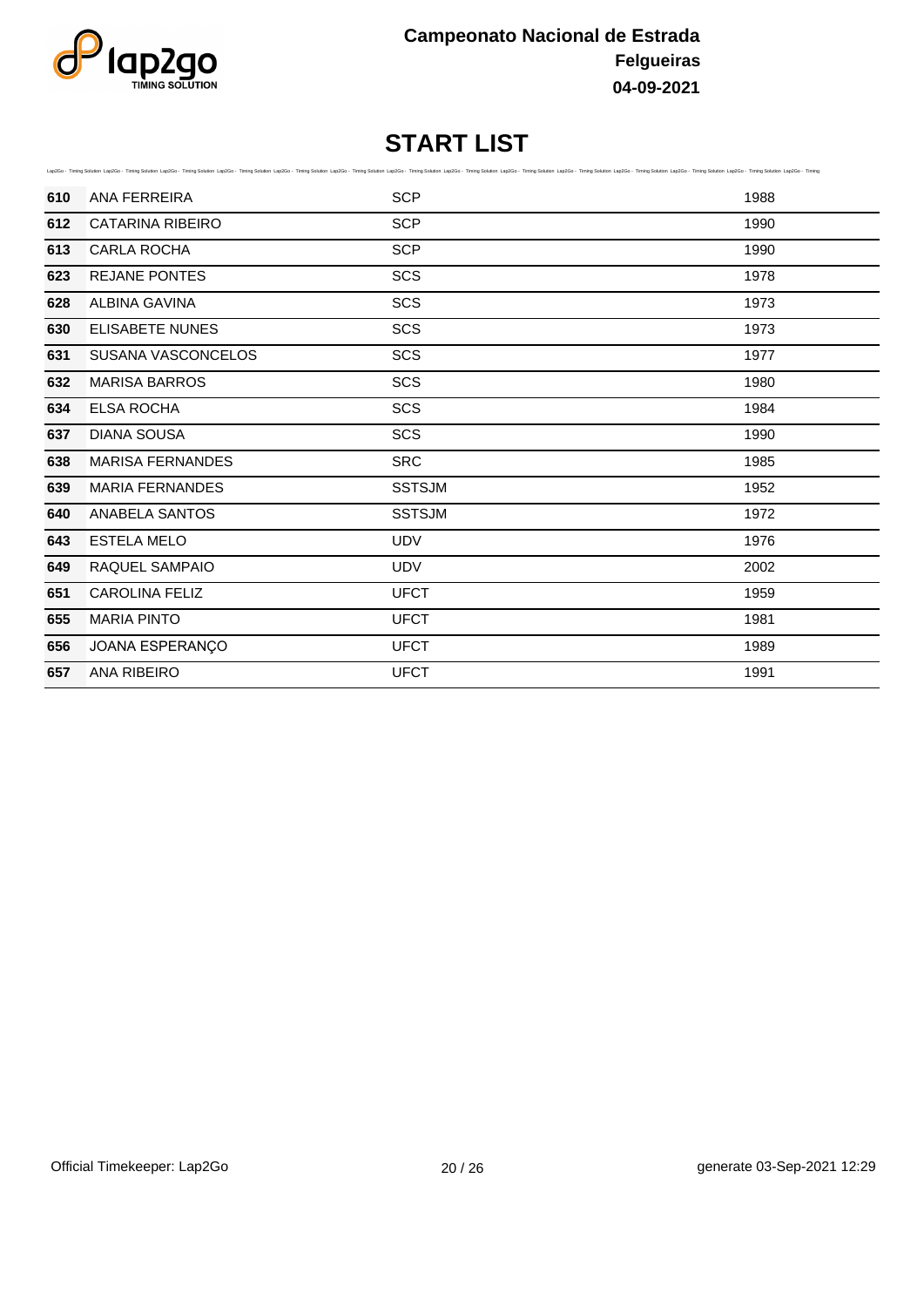

.<br>Timing Solufon Lap2Go - Timing Solution Lap2Go - Timing Solution Lap2Go - Timing Tolution Lap2Go - Timing Solution Lap2Go - Timing Solution Lap2Go - Timing Solution Lap2Go - Timing Solution Lap2Go - Timing Solution Lap2G

| <b>StartList Feminino</b> |               | <b>10KM ADAPTADO SURDO</b> |  |      |                 |
|---------------------------|---------------|----------------------------|--|------|-----------------|
| <b>BIB</b>                | <b>NAME</b>   | <b>TEAM</b>                |  | DoB  | <b>CHECK-IN</b> |
| 116                       | DINA OLIVEIRA | ANE                        |  | 1979 |                 |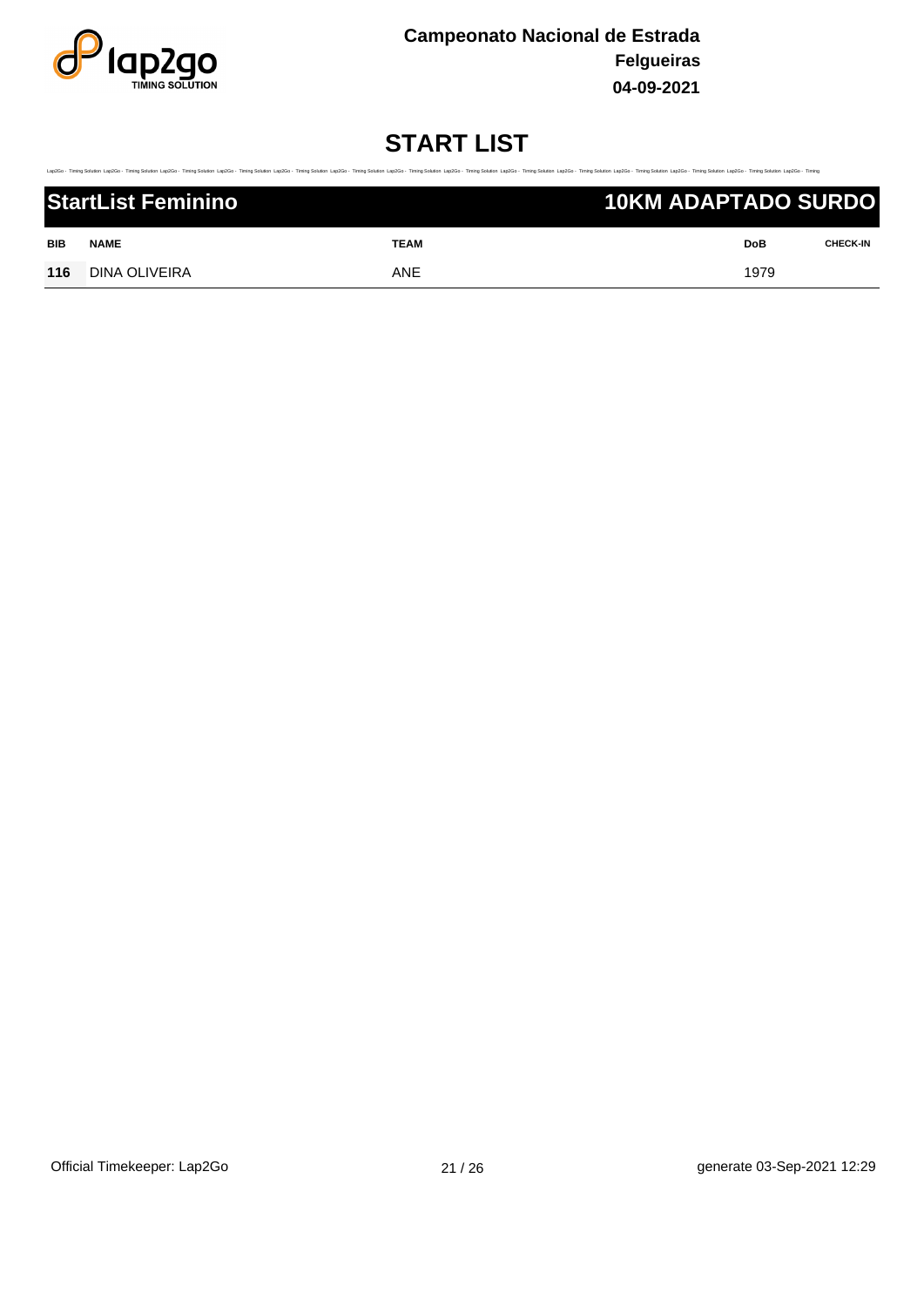

.<br>30 Timing Saluton Lap2Go Timing Salution Lap2Go Timing Salution Lap2Go Timing Salution Lap2Go Timing Salution Lap2Go Timing Salution Lap2Go Timing Salution Lap2Go Timing Salution Lap2Go Timing Salution Lap2Go Timing Salu

|            | <b>StartList Masculino</b> |             | <b>10KM ADAPTADO SURDO</b> |            |                 |
|------------|----------------------------|-------------|----------------------------|------------|-----------------|
| <b>BIB</b> | <b>NAME</b>                | <b>TEAM</b> |                            | <b>DoB</b> | <b>CHECK-IN</b> |
| 410        | <b>MESSIAS DIAS</b>        | <b>GDCG</b> |                            | 1972       |                 |
| 600        | RICARDO GOMES              | <b>SCE</b>  |                            | 1984       |                 |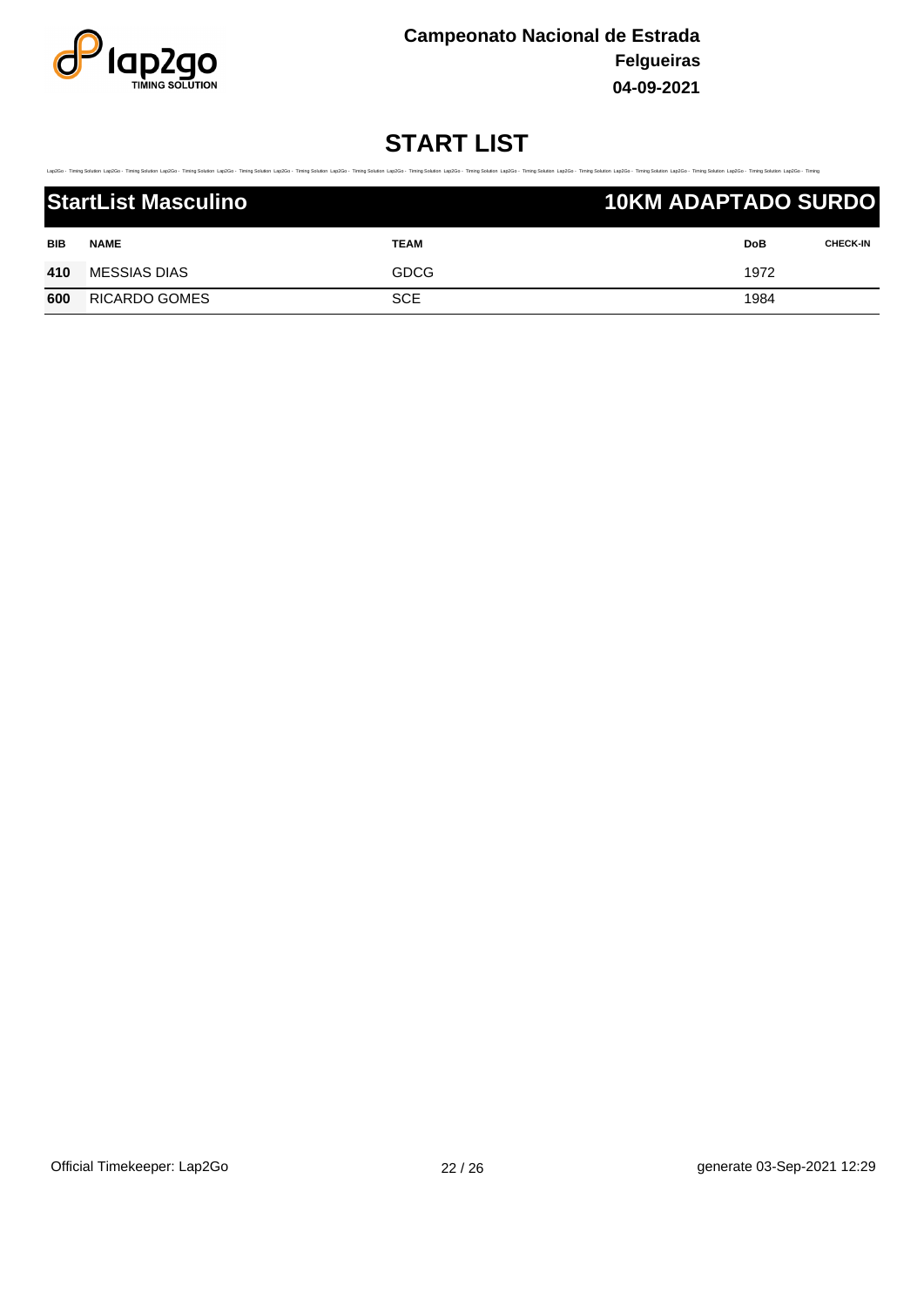

Timing Solution Lap2Go - Timing Solution Lap2Go - Timing Solution Lap2Go - Timing Solution Lap2Go - Timing Solution Lap2Go - Timing Solution Lap2Go - Timing Solution Lap2Go - Timing Solution Lap2Go - Timing Solution Lap2Go

| <b>StartList Masculino</b> |      | <b>10KM ADAPTADO T20</b> |                 |
|----------------------------|------|--------------------------|-----------------|
| <b>BIB</b><br><b>NAME</b>  | TEAM | DoB                      | <b>CHECK-IN</b> |

| 36  | LUIS PIMENTEL          | ACM-A         | 1994 |
|-----|------------------------|---------------|------|
| 103 | <b>PAULO BENEVENTE</b> | <b>AJPINA</b> | 1979 |
| 149 | JOSÉ AZEVEDO           | <b>BFC</b>    | 1988 |
| 292 | CRISTIANO PEREIRA      | <b>CFOD</b>   | 2002 |
| 449 | JORGE GONÇALVES        | <b>IND</b>    | 1985 |
| 513 | JOÃO MONTEIRO          | <b>PCC</b>    | 1985 |
| 514 | MIGUEL BELO            | <b>PCC</b>    | 1990 |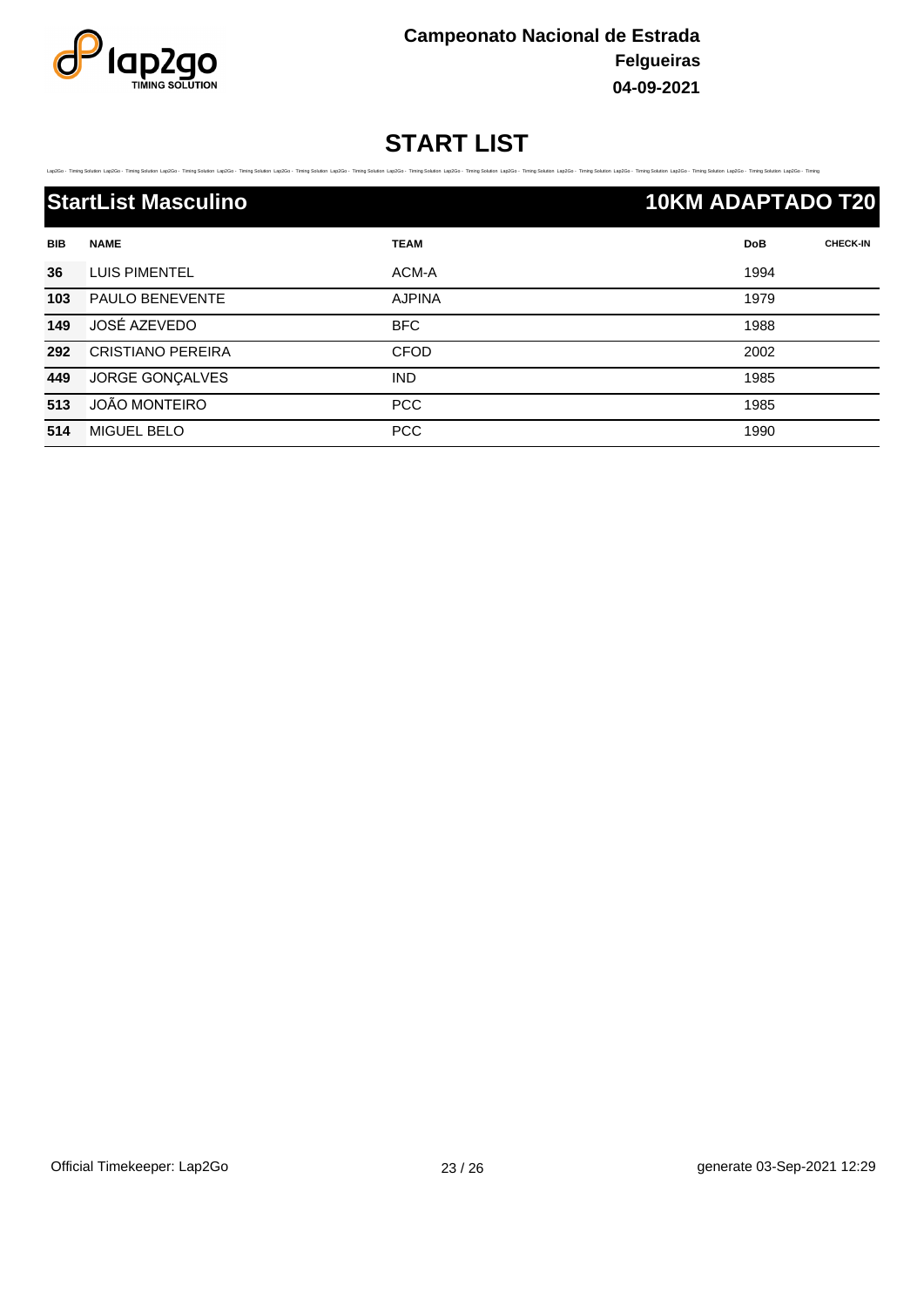

Timing Solution Lap2Go - Timing Solution Lap2Go - Timing Solution Lap2Go - Timing Solution Lap2Go - Timing Solution Lap2Go - Timing Solution Lap2Go - Timing Solution Lap2Go - Timing Solution Lap2Go - Timing Solution Lap2Go

| <b>StartList Feminino</b> |                    |             | <b>10KM ADAPTADO T20</b> |            |                 |
|---------------------------|--------------------|-------------|--------------------------|------------|-----------------|
| BIB                       | <b>NAME</b>        | <b>TEAM</b> |                          | <b>DoB</b> | <b>CHECK-IN</b> |
| 39                        | <b>JOANA SILVA</b> | <b>ACPV</b> |                          | 2001       |                 |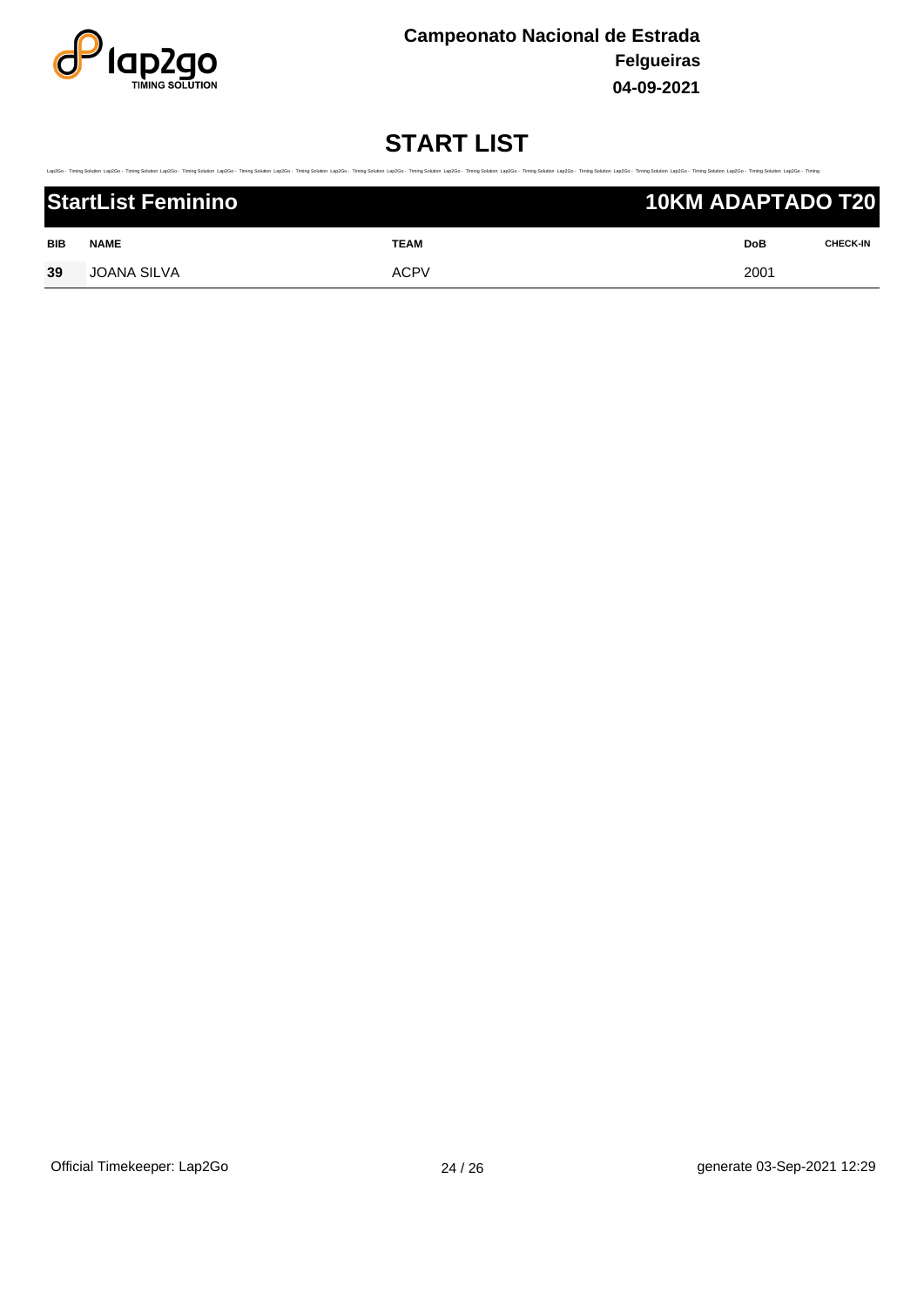

.<br>Timing Solufon Lap2Go - Timing Solution Lap2Go - Timing Solution Lap2Go - Timing Tolution Lap2Go - Timing Solution Lap2Go - Timing Solution Lap2Go - Timing Solution Lap2Go - Timing Solution Lap2Go - Timing Solution Lap2G

|     | <b>StartList Masculino</b> |                | 10KM ADAPTADO T38 |      |                 |  |
|-----|----------------------------|----------------|-------------------|------|-----------------|--|
| BIB | <b>NAME</b>                | TEAM           |                   | DoB  | <b>CHECK-IN</b> |  |
| 557 | CARLOS ALVES               | <b>RUNTEJO</b> |                   | 1977 |                 |  |